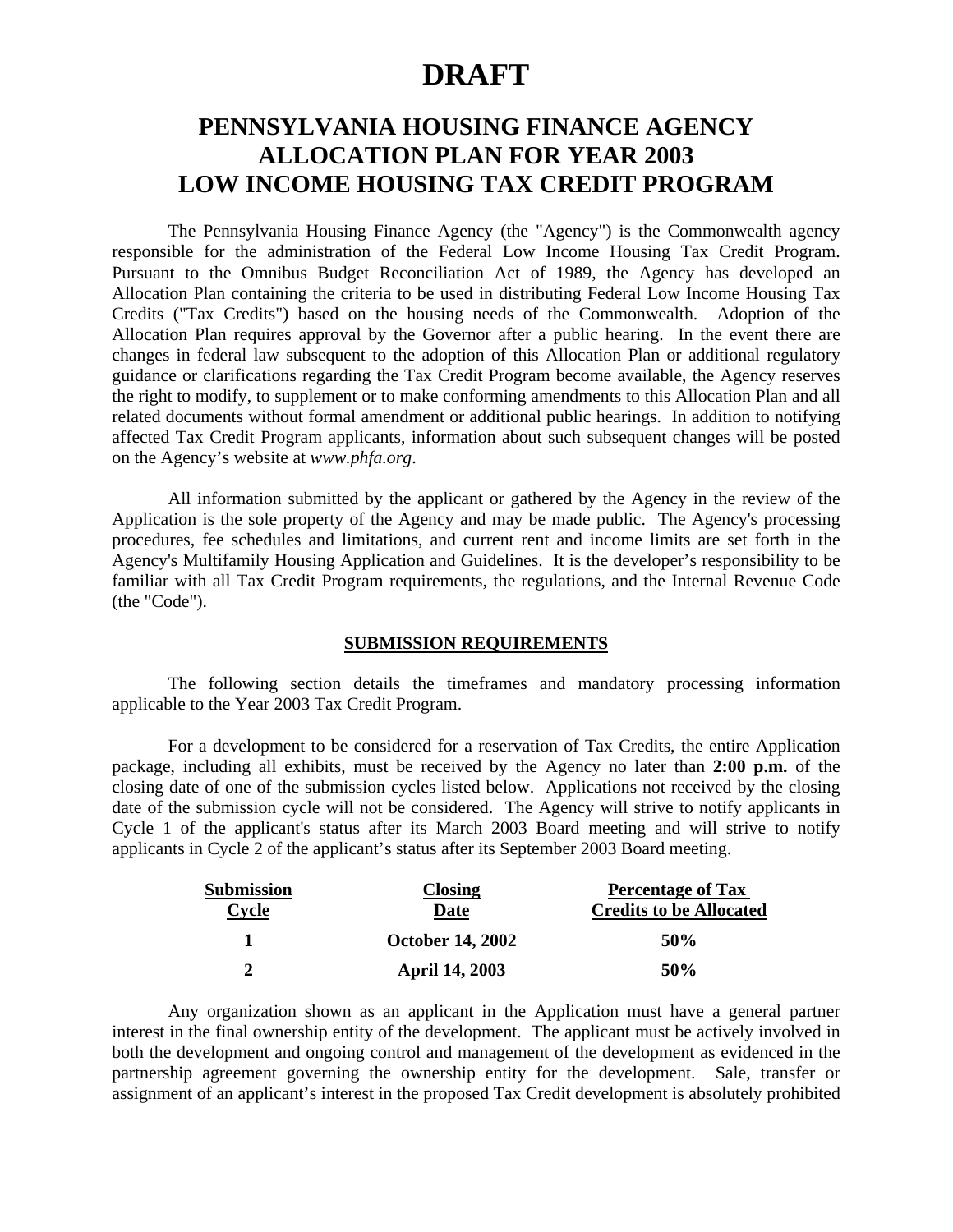while the Application is under consideration. Such transfers, sales and assignments at any subsequent point in the processing of a development prior to placement in service and issuance of an IRS Form 8609 require prior written approval by Agency staff and may require submission of a new Application and/or may result in recapture of Tax Credits by the Agency.

An Application package submitted for review must include all of the information in the order set forth in the Application Checklist. Any material deficiency in the Application or omission from the mandatory submissions set forth in the Application Checklist, particularly the omission of documentation relating to the site, a market study/needs assessment and verification of funding sources, may result in immediate rejection. In addition, the Application must meet program eligibility requirements set forth in Section 42 of the Code. Applications and required exhibits may not be submitted via fax or email to the Agency.

An Application, once received by the Agency, may not be altered, amended or modified except upon requests made by staff during underwriting and program review or except for developments participating in an Agency-sponsored bridge loan program, which may undergo subsequent substitute processing and ranking by the Agency. Applications will be processed and ranked based only upon the information contained in the initial Application package. Agency staff will first review the development's construction costs, fees, sources of funds, operating income and expenses to determine the development's financial feasibility and long term viability. Developments that are financially feasible and viable will then be ranked according to the Selection Criteria. Applications that are financially infeasible or that do not demonstrate long term viability may be returned at any time. The Agency reserves the right, in its sole discretion, to reject any Application in the event that the costs associated with the proposed development are deemed excessive or unreasonable.

Upon review of the Application, Agency staff may, but is under no obligation to, advise the applicant of incongruities, discrepancies or incomplete items and may allow the applicant to clarify or supplement the original submission. Such requests will be made in writing to the applicant and response will be required within the timeframe set forth therein which will generally be no later than five business days from notification by staff. Developers are urged to review their original Applications carefully prior to submission to the Agency. Correction allowed during the staff review process will neither include replacement, substitution or amendment of material items used by staff in the ranking of an Application nor remedy the scoring of an Application as an incomplete submission. See the Multifamily Housing Guidelines for additional guidance and information about processing Applications.

All Application fees are nonrefundable.

## **THRESHOLD ELIGIBILITY CRITERIA**

The Agency will only process Applications that meet all of the following eligibility criteria. Failure to meet any of these threshold eligibility criteria may result in rejection of the Application.

1. Agency staff will review the Tax Credit Program compliance history and performance of both the general partner and the management agent of the proposed development. The applicant must certify that it is in compliance with all Tax Credit Program requirements for each Tax Credit development in which it has a material ownership interest. If the general partner or management agent of the proposed development is currently involved in a Tax Credit development that has been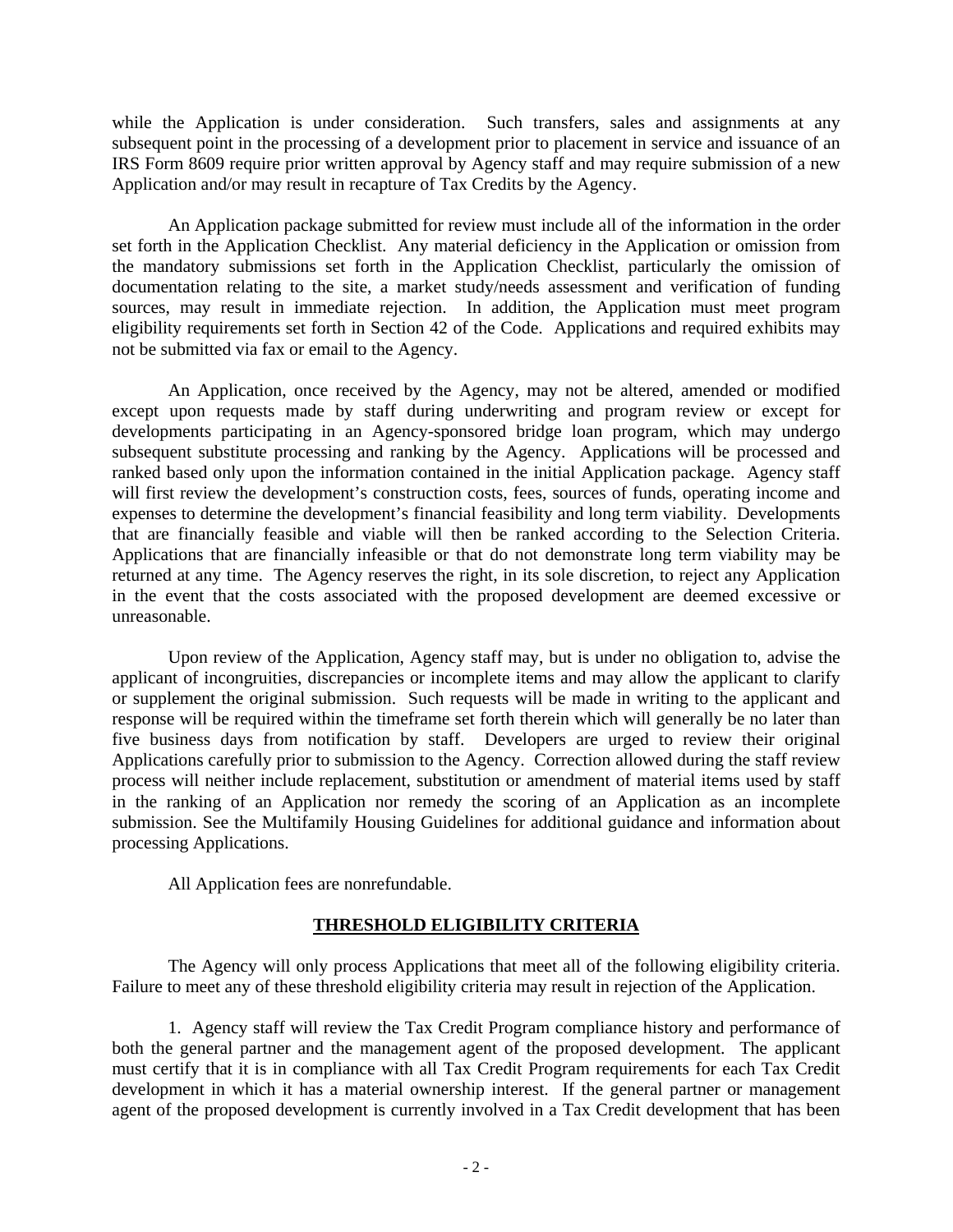reported to the Internal Revenue Service ("IRS") as being out of compliance with any Agency program requirement (including Restrictive Covenant Agreement violations) and said noncompliance has not been brought back into compliance prior to the submission of the Application, the Application may be rejected at any time prior to reservation of credits. In the alternative (or in addition, in the sole discretion of the Agency) the general partner and/or management agent may be required to attend and satisfactorily pass an Agency-approved course in the compliance requirements of the Tax Credit Program. The Agency in its sole discretion will determine whether a compliance issue is of a material or nonmaterial nature and whether it is of a recurring nature. Note that while any material compliance issue may result in rejection of an Application, other types of less serious or repetitive noncompliance issues will result in the adjustment of points during the ranking process.

2. If the general partner or an affiliate of the general partner is involved or has been involved in an Agency funded development that is delinquent in payments to the Agency or has materially defaulted on any of its obligations to the Agency, the Agency may reject the Application.

3. Applications may be rejected from organizations or individuals who have failed to meet any established program deadline date.

4. Applicants who have unpaid fees due to the Agency may be ineligible to participate in the Tax Credit Program.

5. Developments that have resulted from or will result in the permanent displacement of low income residents will be ineligible for Tax Credit Program participation unless the developer provides evidence satisfactory to the Agency that the development either addresses overcrowding or to the greatest extent feasible offers all residents their choice to return to an appropriately sized affordable unit in the development upon completion of the development or receive relocation benefits. Applicants may be requested to document the efficacy of notice given to residents to the satisfaction of the Agency.

6. Applications for acquisition Tax Credits will not be accepted for any existing Tax Credit development during its initial compliance period

In addition to the above threshold eligibility criteria, the Agency reserves the right to take any action it deems appropriate if the proposed general partner (or any affiliate thereof), proposed management agent, or other material participant has been found to be in violation of fair housing, housing accessibility or nondiscrimination laws or has been found to discriminate against Section 8 voucher and certificate holders and such violation or discriminatory actions have not been remedied to the satisfaction of the governmental agency or entity with jurisdiction. "Material participant" includes any entity who by written agreement may significantly affect, in the opinion of the Agency, the development or operation of the property. Such written agreement may include ground leases, operating subsidies, partnership agreements, or operating regulatory agreements. Such action may include rejection of the Application, termination of processing, recapture of Tax Credits (if an IRS Form 8609 has not been issued) or, if applicable, issuance of an IRS Form 8823 or notification to the appropriate governmental authorities. (As evidence of such finding of violation, the Agency may rely upon its own investigations or may rely upon any order of a court with jurisdiction or upon notice of such a finding from any federal or state agency with investigative or regulatory jurisdiction regarding the subject matter, such as IRS, Justice, Treasury, HUD, or state Human Relations Commission or Attorney General.)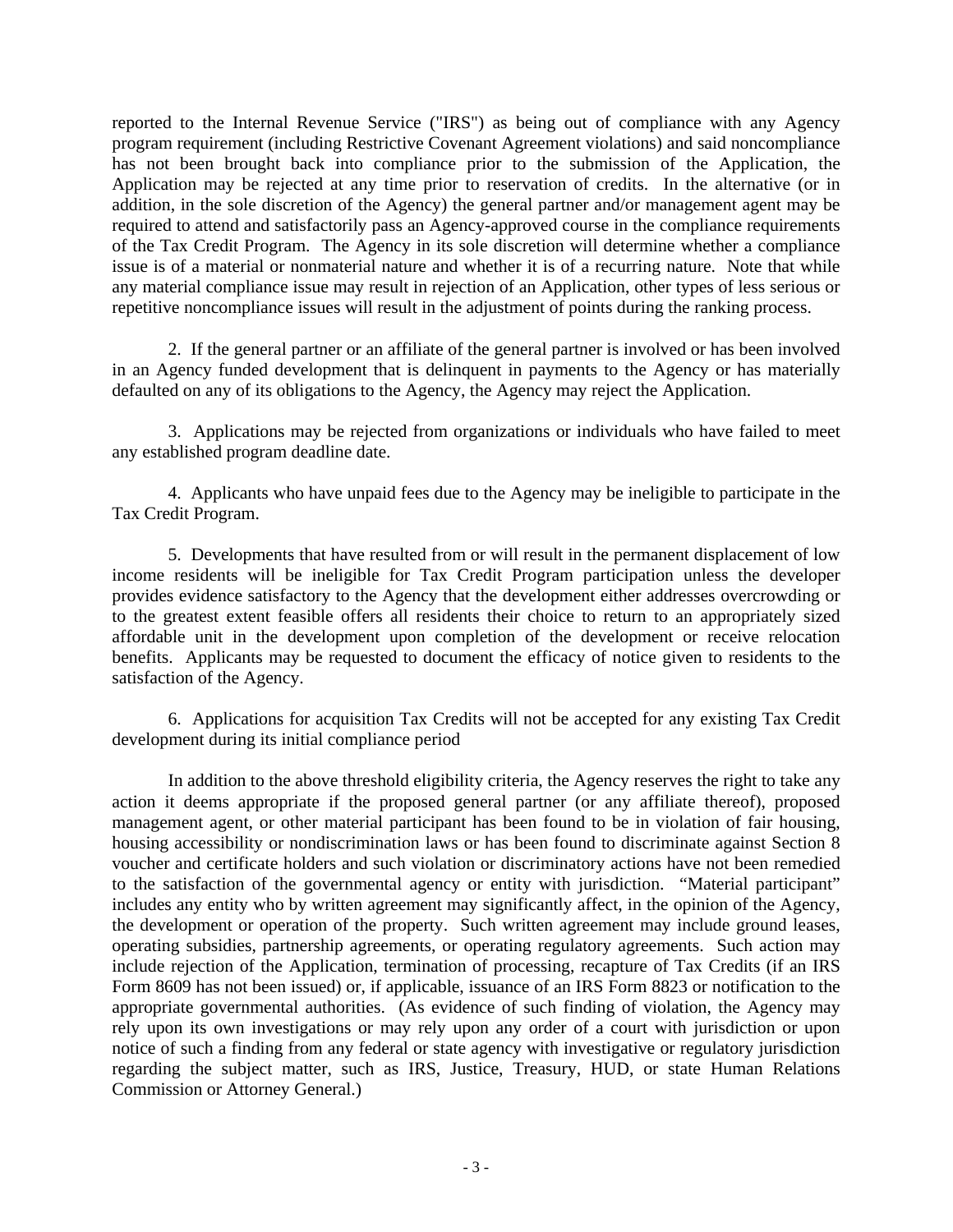## **SET-ASIDES**

In Year 2003, the Agency will provide Tax Credits through several set-asides. *Attachment A* provides an outline of these set-asides. Should additional Tax Credits become available for whatever reason at any time in 2003, the Agency will not issue an amendment to this Allocation Plan and will instead, make allocations of such additional Tax Credits based upon priorities and preferences set forth in this Allocation Plan as it deems appropriate.

## **1. Regional Set Aside**

A percentage of the Year 2003 Tax Credits will be set-aside for each region of the Commonwealth. The counties in each region are shown in *Attachment B.* Set-asides are based on the percentage of households at or below 50 percent of median income for the given region.

## **2. Preservation Set-Aside**

A special set-aside of Tax Credits, not to exceed 10 percent of the state per capita allocation available in the Year 2003, will be established for developments that meet the Agency's requirements for preservation of affordable housing. The Preservation Set-aside will be considered for existing low income units receiving project-based rental subsidies that are within two years of any permitted prepayment or subsidy contract expiration with a likely conversion to market rate housing or equivalent loss of low income use restrictions. (The likelihood of conversion to market rate housing must be supported by a current market study in form and substance acceptable to the Agency.)

The Preservation Set-aside will also be considered for the rehabilitation of already existing low income units provided that the rehabilitation will repair or replace components that are a.) in immediate need of repair or replacement; or b.) functionally obsolete or require modification or enhancement to meet new applicable federal, state or local housing or building code requirements. In addition, there must be a lack of sufficient property reserve funds or capital to provide for the necessary capital improvements and no evidence of depletion of funds for such necessary work by the property owner. Developments must expend for rehabilitation a minimum of \$10,000 per unit based upon a professionally commissioned Capital Needs Assessment (not more than twelve months old) which will be required for each proposal.

Applicants for this Preservation Set-aside should refer to the Multifamily Housing Guidelines for further guidance on submission requirements. All applicants must state at the time of application whether they are requesting credits from the Preservation Set-aside or from the Regional Set-aside and the Agency will not allow applicants to apply for simultaneous consideration under each of the Set-asides. The Agency, in its discretion, may consider any Applications under the appropriate Regional Set-aside once the Preservation Set-aside is exhausted. Tax Credits not reserved from the Preservation Set-aside will be made available to other developments competing for Tax Credits through the Regional Set-asides.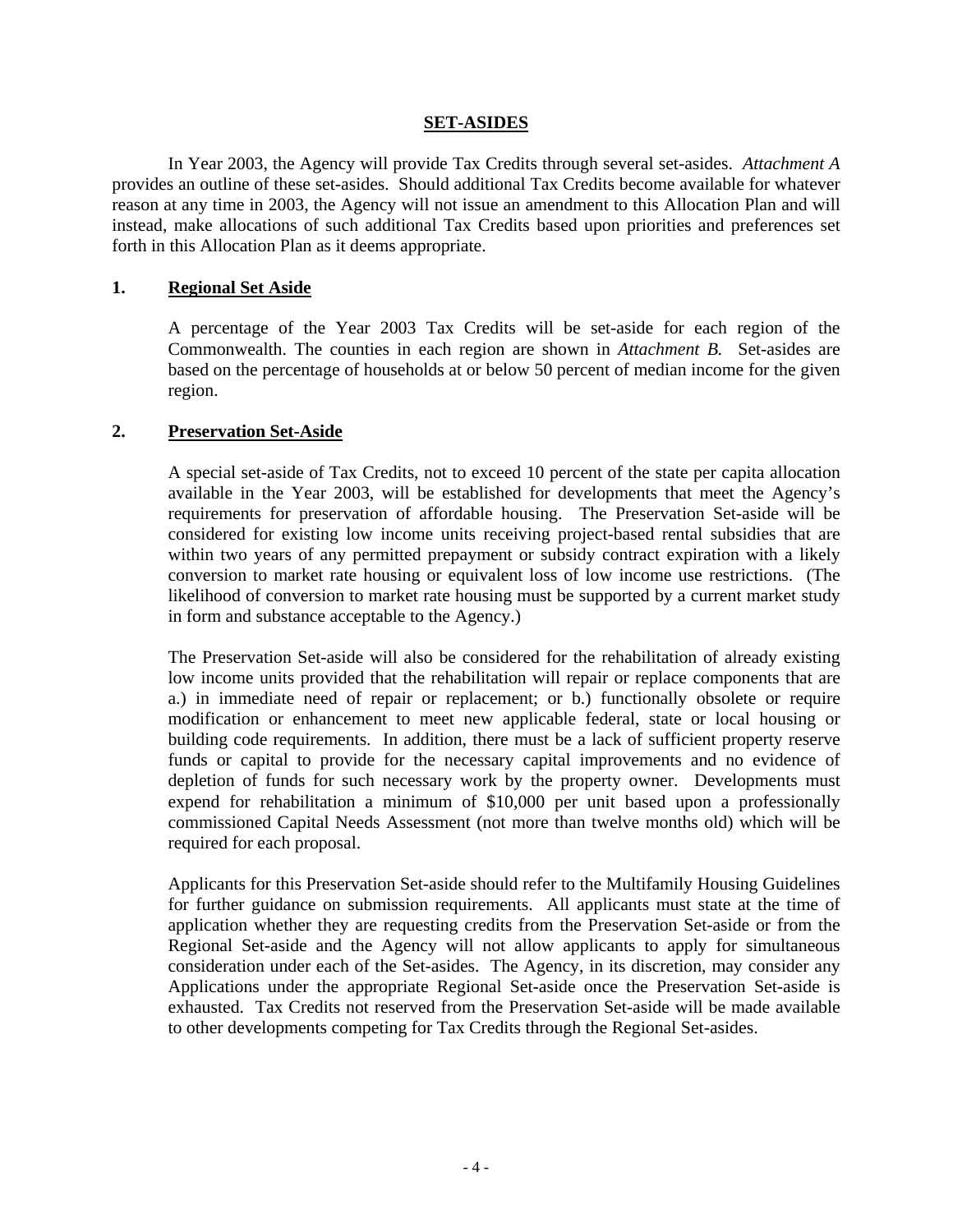## **3. Nonprofit Organization Set-Aside**

Thirty (30) percent of the amount reserved in each of the above Set-asides will be reserved for developments involving qualified nonprofit organizations. A nonprofit organization will qualify for consideration under the Nonprofit Set-aside if it is described in paragraph (3) or (4) of Section 501(c) of the Code, is exempt from tax under Section 501(a) and will materially participate in the Tax Credit development. In addition, the nonprofit organization must have the fostering of low income housing as one of its exempt purposes. The nonprofit organization must own (directly or through a partnership) at least a 51% interest in the general partner of the partnership entity in accordance with current laws and IRS regulations throughout the development's compliance period. The nonprofit organization may not be an affiliate of or controlled by a for profit organization. An opinion of counsel addressing the status of the nonprofit organization and qualification for the Nonprofit Set-aside may be required.

To ensure the maximum use of the Tax Credits, any Regional or Nonprofit Set-aside not used by a region may be transferred to another region needing the Tax Credits. In order to ensure that sufficient amounts are available to fully fund specific developments, the Agency may adjust the Regional Set-asides and Preservation Set-aside as determined by the Agency. For developments returning an entire reservation of Tax Credits from a previous or current year's allocation, at the Agency's discretion, the Tax Credits may be set aside for redistribution within the same region.

Applications will be returned if the amount of Tax Credits requested for a development exceeds the amount of Tax Credits available for its region by more than 10 percent of the set-aside amount. In addition, the Agency has imposed a \$1,200,000 per development maximum on the Tax Credits reserved in the Year 2003.

#### **MAXIMUM PER UNIT BASIS LIMITATIONS**

The Agency has established a maximum basis per unit based upon the U. S. Department of Housing and Urban Development's (HUD) Section 221(d)(3) maximum mortgage limits. "Maximum Basis" includes all depreciable costs normally included in the eligible basis determination for rehabilitation or new construction (not including the developer's fee or cost of acquisition). Maximum Basis for the purposes of this calculation is determined after the deduction for commercial space costs but prior to the pro rata reduction for historic tax credits and other nonqualified financing and costs normally not included in eligible basis.

Developments located in a "qualified census tract" or "difficult development area", as established by HUD, may qualify for Tax Credits based on 130 percent of the eligible basis.

If the Maximum Basis per unit, as previously described, exceeds the established limits, Agency staff may waive the Maximum Basis per unit for some developments. An Agency waiver of the established limits will be based upon the demonstration of compelling circumstances and justification for the additional costs incurred in the development. Compelling circumstances are limited to the following: costs are predominately related to the preservation of a designated historic building or necessitated by building in or adjacent to a designated historical district; construction costs attendant to providing supportive services to the resident population; excessive costs due to unsuitable subsoil conditions; costs associated with environmental remediation; and costs resulting from local attempts to exclude affordable housing (this may include excessive impact fees, building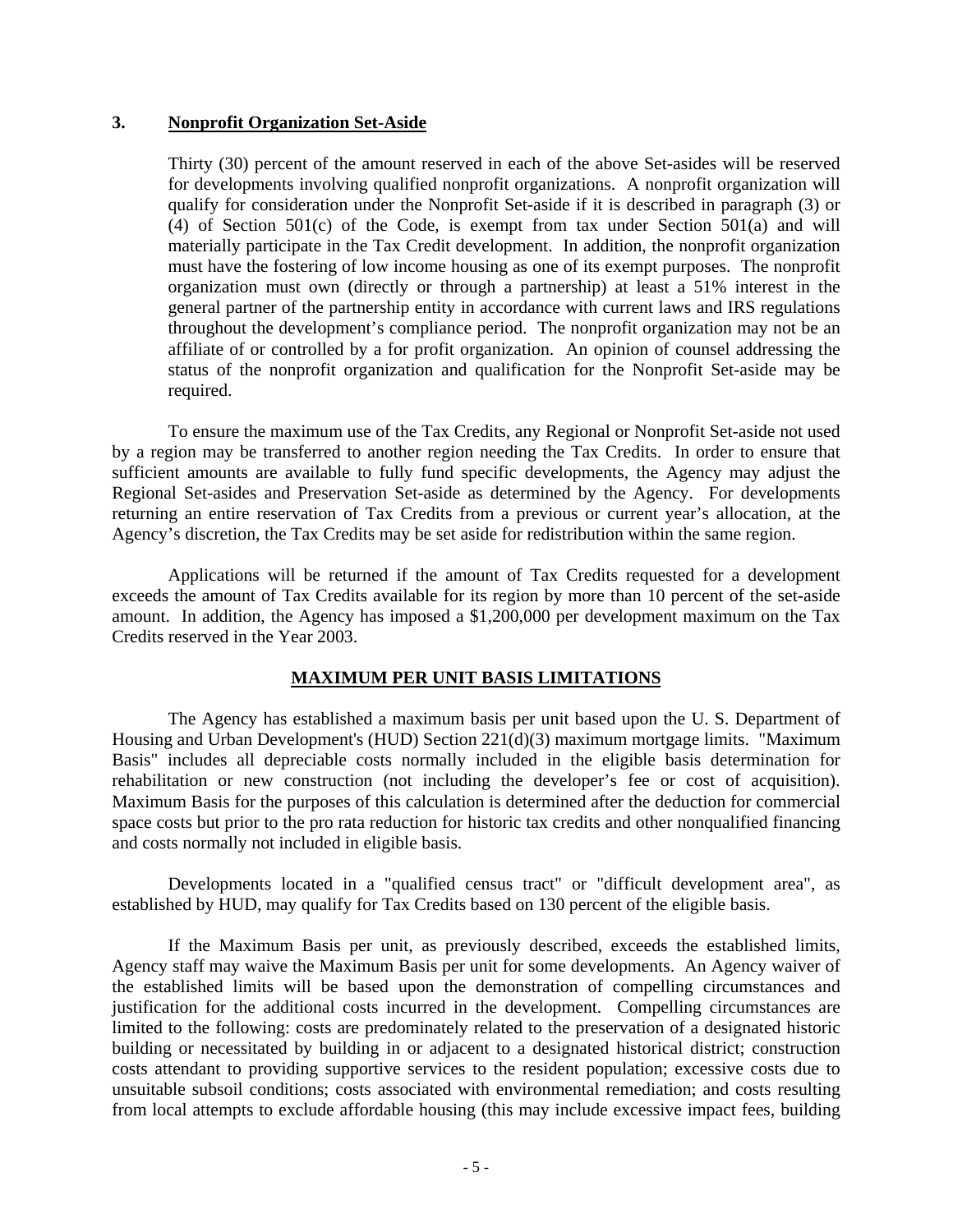code requirements, restrictive zoning, extraordinary litigation costs incurred because of neighborhood opposition and planning requirements). For those properties seeking to exceed limits based on excessive costs due to unsuitable subsoil conditions, costs associated with environmental remediation, or up-front capital expenditures related to energy efficiency systems that will result in demonstrable savings in utility costs to the residents, developers must provide full explanation of all alternative site considerations and provide adequate justification of the need for the development at the identified location or a full explanation and adequate evidence of cost savings. For developments affected by local attempts to exclude affordable housing, Agency staff will not approve Tax Credits above 30 percent of the maximum per unit cost basis. For all other circumstances, Agency staff will not approve Tax Credits above 15 percent of the maximum per unit cost basis. A waiver of the HUD Section  $221(d)(3)$  limits is at the sole discretion of the Agency.

See *Attachment C* for a breakdown of HUD's Section 221(d)(3) maximum mortgage limits by market area and unit size.

## **SELECTION CRITERIA**

#### **General Processing Information**

The Agency will review the Application and award points based on the Selection Criteria. A development must address a substantial number in each of the six categories of Selection Criteria in order to qualify for a reservation of Tax Credits. The Agency will establish a minimum point threshold for Applications during the Year 2003 Tax Credit Program. The Agency reserves the right, at any time, to require submission of such documentation or additional support as it deems necessary to evidence any of the items set forth herein including, without limitation, additional independent market studies, independent appraisals, evidence of property location and accurate deed and title information, and opinions of qualified tax counsel or certified public accountants and will impose additional documentation or clarifying information as further set forth herein and in its Multifamily Housing Guidelines.

All Tax Credit reservations are based upon the information contained in the Application. Unless specifically directed by the Agency, changes or supplements to an Application during the processing period for ranking are not permitted. Changes to a development made by the developer after a reservation is received affecting any of the Selection Criteria features will result in reconsideration of the ranking and may lead to a "rescission" of the conditional reservation. As a reminder, the Selection Criteria that have been addressed will be incorporated into the Restrictive Covenant Agreement and monitored during the compliance period. Changes in any of the Selection Criteria subsequent to issuance of an IRS Form 8609 may result in noncompliance, may lead to specific enforcement action against the development and may result in the loss of Tax Credits to the development and its investors.

The scoring and ranking of a development does not guarantee funding by the Agency. In the event the Agency departs from the ranking and scoring criteria, it shall document such departure in accordance with the Code. Based upon the demand for Tax Credits and development rankings, the Tax Credits reserved for any one sponsor or development in any specific jurisdiction may be limited at the discretion of the Agency.

The Selection Criteria are set forth in *Attachment D.*

## **RANKING OF DEVELOPMENTS**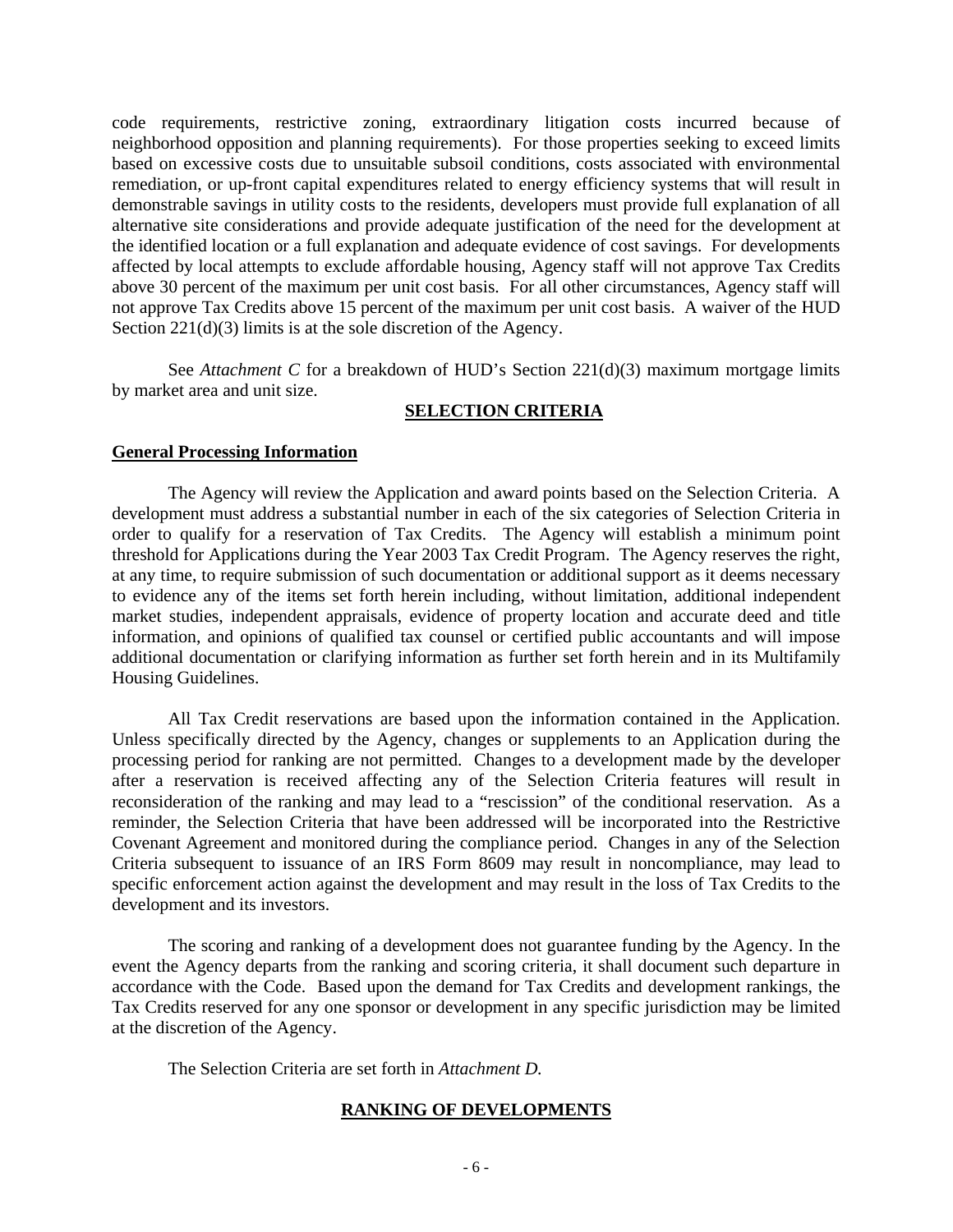Developments receiving the highest ranking for each region will be evaluated to determine the amount of Tax Credits required to make the development economically feasible and to ensure the development's long term viability. If two or more developments have the same ranking within a region or the statewide pool and only one development can be awarded credits, the Agency will select the development that has a higher percentage of units available to residents whose incomes are at or below 50 percent of area median gross income as compared to total number of Tax Credit eligible units. If the developments have equal percentages of units available to residents at or below 50 percent of area median gross income, the Agency will select the development that has the higher percentage of units with rents affordable to persons at or below 50 percent of the area median gross income. If the developments have equal percentages of units with rents affordable to persons at or below 50 percent of area median gross income, the Agency will select the development with the longest commitment to serve low income residents. If the developments have commitment periods of the same length, the Agency, in its sole discretion, may select the Application that it determines best fits its affordable housing priorities and achieves geographic distribution.

Ranking of an Application does not guarantee funding by the Agency. The Agency's determination as to the amount of Tax Credits reserved for or allocated to a development shall not be construed by the developer, lender, or any other interested party to be a warranty of the development's feasibility and viability, nor shall such determination constitute a representation of compliance with any requirements of the Code.

#### **DEVELOPER'S FEE**

The developer's fee, which is meant to compensate the developer for staff time, effort and work involved in the development of the property, includes developer's expenses, overhead, profit and consulting fees or other fees and costs that are above the maximums allowed by the Agency. For developments that have 25 or more units, the developer's fee is limited to 15 percent of the first \$5 million of replacement cost of the development less all costs of acquisition and 10 percent on every \$1 of replacement cost thereafter. For developments of 24 units or less, the developer's fee is limited to 20 percent of the replacement cost of the development less all costs of acquisition. For purposes of calculating the developer's fee in phased developments, the fees for each phase will be aggregated and the total fee may not exceed the above stated limits.

The developer's fee may not be calculated on a basis that exceeds the HUD Section  $221(d)(3)$ maximum mortgage limits. However, Agency staff may consider a higher developer's fee (up to the maximum percentage limits) if an amount of funds equal to the developer's fee calculated in excess of the HUD Section 221(d)(3) limitation is being committed by the owner to the provision of social supportive services, support for families in transition, or as an internal rental subsidy to subsidize rents below 50 percent of area median gross rent. Evidence of these commitments must be provided with the Tax Credit application. The Restrictive Covenant Agreement will specifically reflect such commitment.

For rehabilitation and preservation developments that qualify for acquisition credits, a developer's fee will be allowed on a portion of the acquisition cost. The fee is limited to 10 percent of the purchase price of the property less the cost of the land. The maximum acquisition cost that will be recognized in determining the developer's fee will be the lesser of the actual amount paid for the building or the MAI appraised value.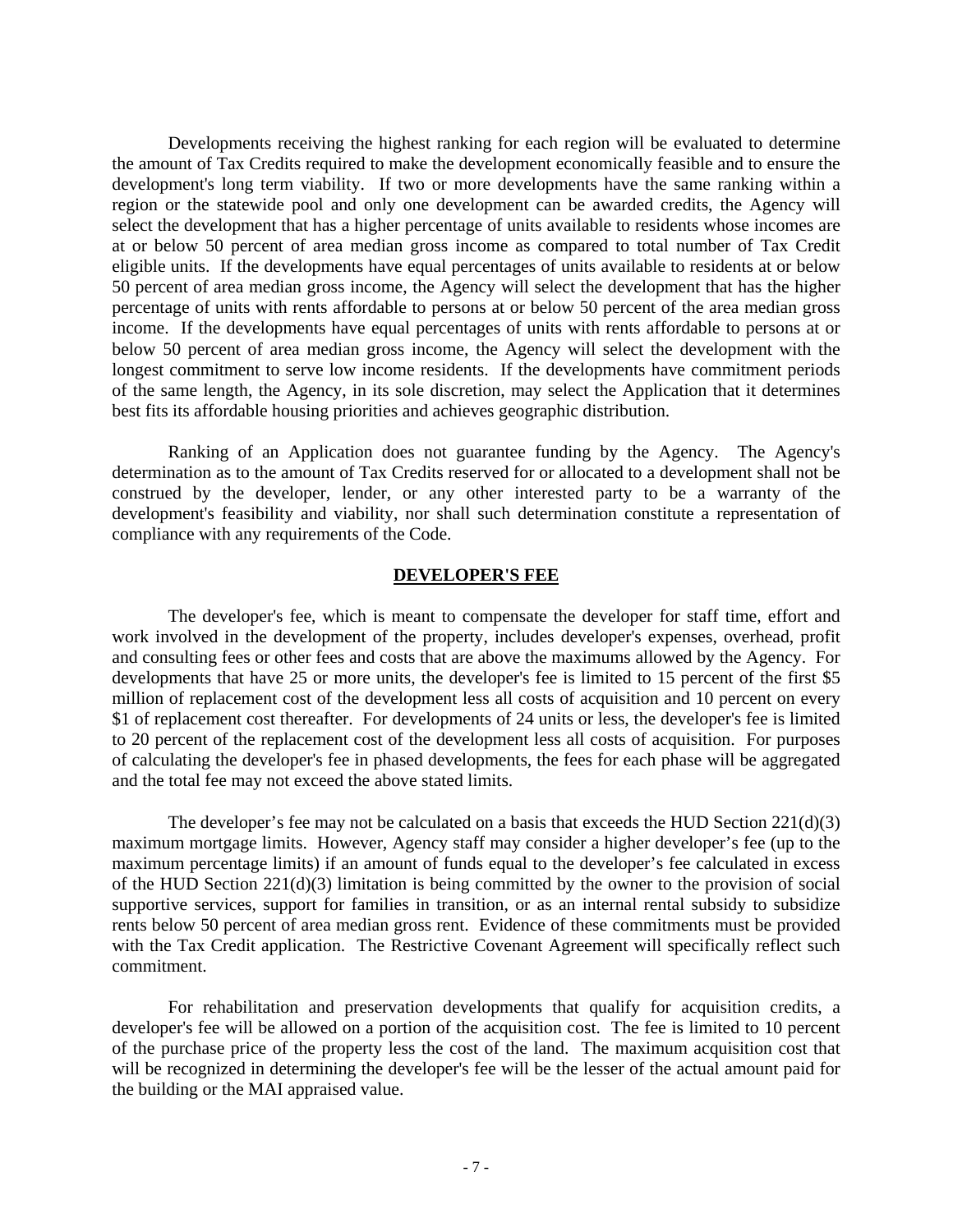Developers of properties with 25 units or more may request a developer's fee in excess of the maximum allowable amount (up to but not exceeding 20 percent of the replacement cost of the development less all costs of acquisition) if the developer commits to provide to the development an amount equal to 75 percent of the total fee (net of reasonable consultant and organizational fees) for the provision of social supportive services, support for families in transition or an internal rent subsidy for the residents. In the event the development receives Agency financing through the PennHOMES program, a developer may demonstrate its commitment to utilize the developer's fee for providing social supportive services, support for families in transition or an internal rent subsidy through the establishment of an escrow fund. In addition, Agency staff may approve the use of the developer's fee to augment the required \$2,500 per unit funding of social supportive services when required. For developments not receiving Agency financing, Agency staff will only approve an increased developer's fee if the developer provides adequate assurances and documentation that an amount of funds equal to the increased developer's fee will be committed to the development to establish a qualified supportive services plan, support for families in transition or internal rent subsidy for the compliance period. To further ensure the utilization of the additional developer's fee for a qualified purpose as described herein, the Restrictive Covenant Agreement will be amended to reflect such commitment.

Development consultant's fees and organizational costs are required to be paid from the developer's fee. These fees may not be listed as separate line items on the Application.

## **TAX-EXEMPT FINANCED DEVELOPMENTS**

All tax-exempt financed developments utilizing Tax Credits in their financing plan must be evaluated in accordance with the Tax Credit Allocation Plan and Multifamily Housing Guidelines. Developments receiving tax-exempt financing for at least 50 percent of the aggregate basis of the property including land are not required to receive an allocation of Tax Credits through competitive allocation from the Agency. The eligible basis of the development would qualify for the Tax Credits without competing through the regular allocation process. However, developments receiving tax exempt financing on less than 50 percent of the aggregate basis will be eligible for Tax Credits on only that portion of the eligible basis financed by the tax-exempt bonds. For the remaining portion, the owner must apply and compete for an allocation of Tax Credits from the Agency in the established allocation process.

All tax-exempt development applications will be scored pursuant to the Selection Criteria. To be considered, a development must obtain the minimum threshold requirement established by the Agency. Only that amount of Tax Credits that is necessary to ensure feasibility and long term viability will be issued on the IRS Form 8609. See the Multifamily Housing Guidelines for additional information and the appropriate documentation to be submitted and the applicable timeframes.

#### **SUBSIDY LAYERING REVIEWS**

Pursuant to Section 911 of the Housing Community Development Act of 1992, HUD published administrative guidelines concerning subsidy layering review of Tax Credit developments receiving assistance from the HUD's Office of Housing. The guidelines provide for the delegation of subsidy layering reviews to Tax Credit allocating agencies. Pennsylvania requested and has been delegated the subsidy layering review responsibility. Section 911 guidelines provide the Tax Credit allocating agencies with standards for evaluating builder's profit, development fee, syndicator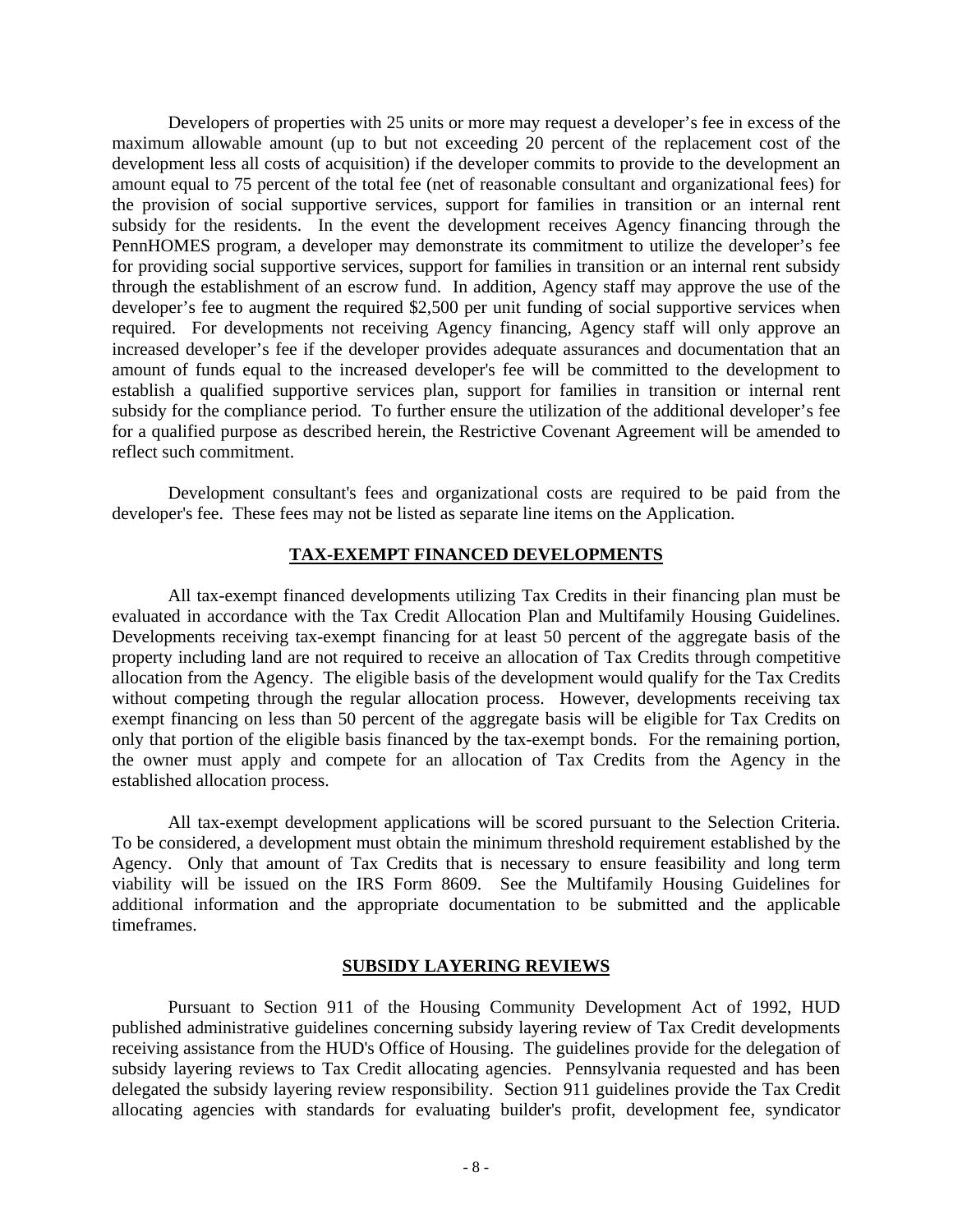expenses, and net syndicator proceeds. The guidelines include both a safe harbor standard and ceiling standard for each category. The Tax Credit allocating agency may simply use the safe harbor standards or through the Allocation Plan may raise the safe harbor standards to the published maximum ceiling standards. The Agency has elected to raise the safe harbor guidelines to the maximum ceiling standards established for the Section 911 layering review since the ceiling standards are within the fee and cost limitations already established for the Tax Credit Program.

#### **PLACED-IN-SERVICE/CARRYOVER ALLOCATION**

All developments receiving a reservation of the Year 2003 Tax Credits must either be placed in service by December 1, 2003 or, by November 15, 2003, be eligible for a carryover allocation of Tax Credits pursuant to Section 42 (h)(1)(E) of the Code. Any owner who will not be able to place the building in service by December 1, 2003 must notify the Agency by October 1, 2003 of the need to execute a Carryover Allocation Agreement. Developments not adhering to this procedure or not meeting the above criteria will be subject to immediate recapture of the Tax Credits. All deadlines for Carryover Allocations must be met.

To qualify for a Carryover Allocation, an owner must, by November 15, 2003, have evidence of ownership of the land or the depreciable real property that is part of the proposed development. The Agency may, in its sole discretion, accept an Attorney's Opinion Letter or a Certified Public Accountant Letter that certifies that the owner has carryover allocation basis for the development pursuant to the Code. The Code requires that an owner must incur more than 10% of the "reasonably expected basis" in the property, including land no later than six (6) months of the date of Carryover Allocation. The "reasonably expected basis" is that basis which is expected to be incurred as of the close of the second calendar year following the calendar year of the Carryover Allocation. See the Multifamily Housing Guidelines for further details and specific processing deadlines.

Notwithstanding the above stated procedures and deadlines, the Agency may, in its sole discretion and in accordance with any such additional guidance or regulatory direction implementing amendments to Section 42 of the Code, establish alternative, supplemental, or additional processing requirements and deadlines for developments receiving Year 2003 Tax Credits. Any such changes or supplements shall be effective upon written instruction by the Agency to the affected Tax Credit developments.

#### **PROCESSING PROCEDURES**

Developments receiving an initial reservation of Tax Credits in the Year 2003 are subject to the Agency's Year 2003 Multifamily Housing Guidelines and in the event the initial reservation is modified or amended, the Year 2003 Multifamily Housing Guidelines shall remain in force and effect for the property. However, the Agency may amend the Multifamily Housing Guidelines from time to time to further comply with Tax Credit Program requirements or to enable Agency staff to better fulfill its administrative duties and such changes would be applicable to the development.

A developer may only request additional Tax Credits for a development one time after it receives an initial reservation. Therefore, the Agency recommends that a developer submit a request for additional Tax Credits only after the total development costs and a commitment of all funds are finalized. A developer requesting an additional reservation of Tax Credits in a cycle within the same year as the initial reservation must submit a revised Application that reflects all revisions to the development's costs, financing, income and operating expenses and remit a new Application fee.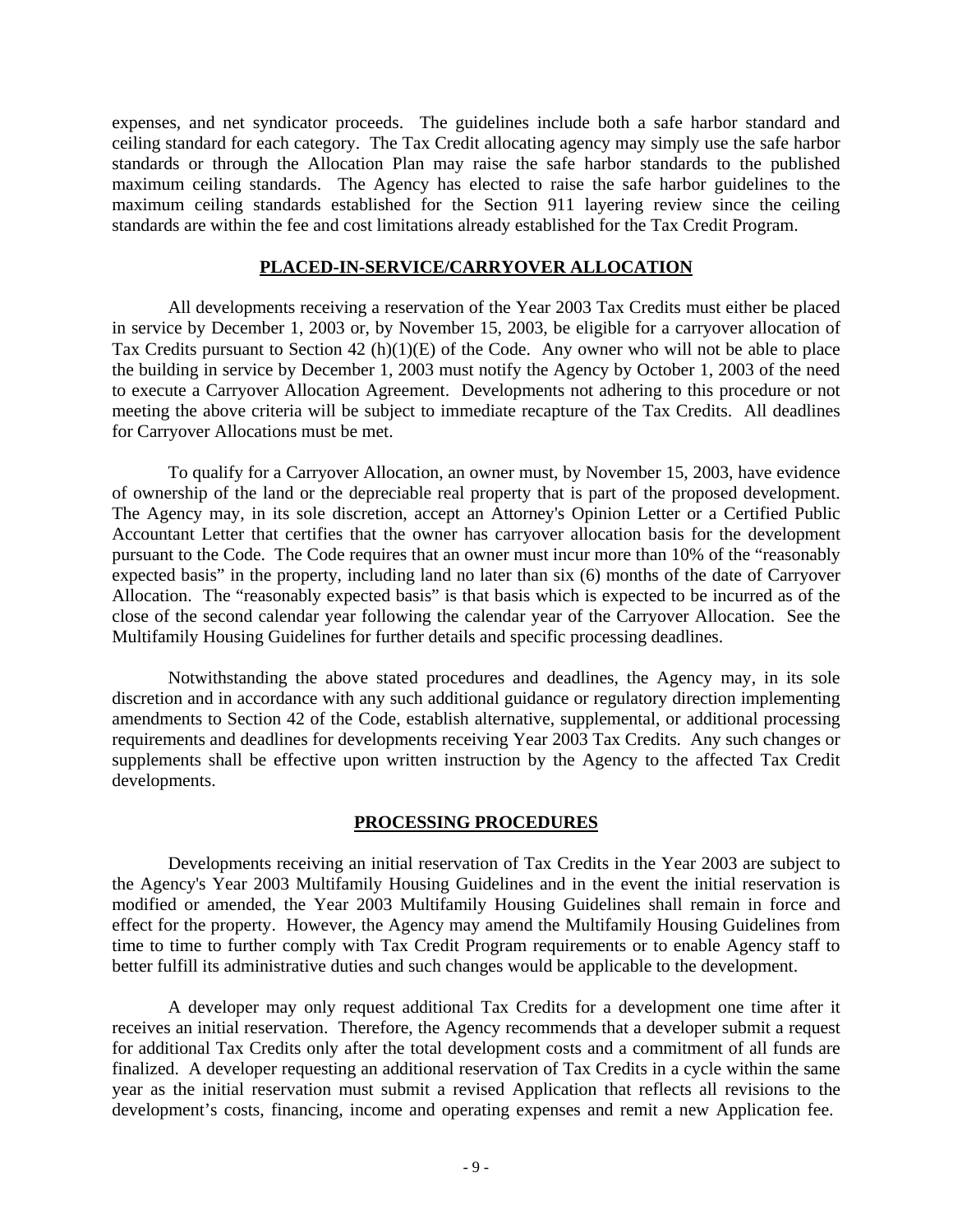The development will not have to compete for additional Tax Credits in a cycle within the same allocation year provided the replacement cost has not increased by more than 10 percent and the changes have not had a material adverse impact on the original ranking of the development. Any changes to an Application that affect the ranking of the development may result in recapture of the reserved Tax Credits. The revised Application must include an updated syndication letter that supports the purchase of additional Tax Credits. The awarding of additional Tax Credits is based upon the availability of the Tax Credits at the time of submission. In the event the replacement cost is greater than 10 percent, the development will be re-evaluated and must compete for the Tax Credits based upon the revised Application. All requests for additional Year 2003 Tax Credits must be received no later than July 15, 2003.

A developer requesting additional Tax Credits from a prior year must submit a new, complete Application by the closing date of one of the cycles established above. The Application will be ranked as a new Application and will be subject to the Year 2003 Allocation Plan. Year 2003 developments receiving allocations may apply for additional credits in subsequent years in accordance with the Allocation Plan then in effect.

(See the Multifamily Housing Guidelines for additional information and instructions.)

## **DEVELOPMENTS WITH MULTIPLE BUILDINGS**

A development may include multiple buildings if it has similarly constructed units, is located on the same or contiguous tracts of land, is owned by the same person for federal income tax purposes and is financed pursuant to a common plan of financing. A development with multiple buildings that is proposing a mixed income structure must have low-income units in each building of the development. Scattered site buildings on noncontiguous tracts of land may also qualify if the development meets all of the other requirements described above and the development is 100 percent rent and income restricted.

## **COMPLIANCE**

Owners are responsible for ongoing compliance with all requirements of the Code and the Agency's Compliance Program Manual, including such rules, regulations, administrative revenue proclamations and revenue rulings as may be issued from time to time.

Each owner of a Tax Credit development must execute an agreement setting forth allowable occupancy and use restrictions, owner responsibilities and continuing Section 42 qualified development characteristics. This Agreement, the "Restrictive Covenant Agreement," must be recorded for the maximum period required by the Code and no Tax Credits may be claimed by a property owner in any taxable year unless the Restrictive Covenant Agreement is in effect and is appropriately recorded on the property in the county land records.

The Agency will monitor each Tax Credit development for compliance with the Code. Such requirements may change from time to time and the protocol for compliance monitoring may be adjusted as deemed necessary or appropriate by the Agency. In addition to monitoring for all federal requirements, developments will be monitored for compliance with the occupancy standards, Selection Criteria and other covenants set forth in the Restrictive Covenant Agreement.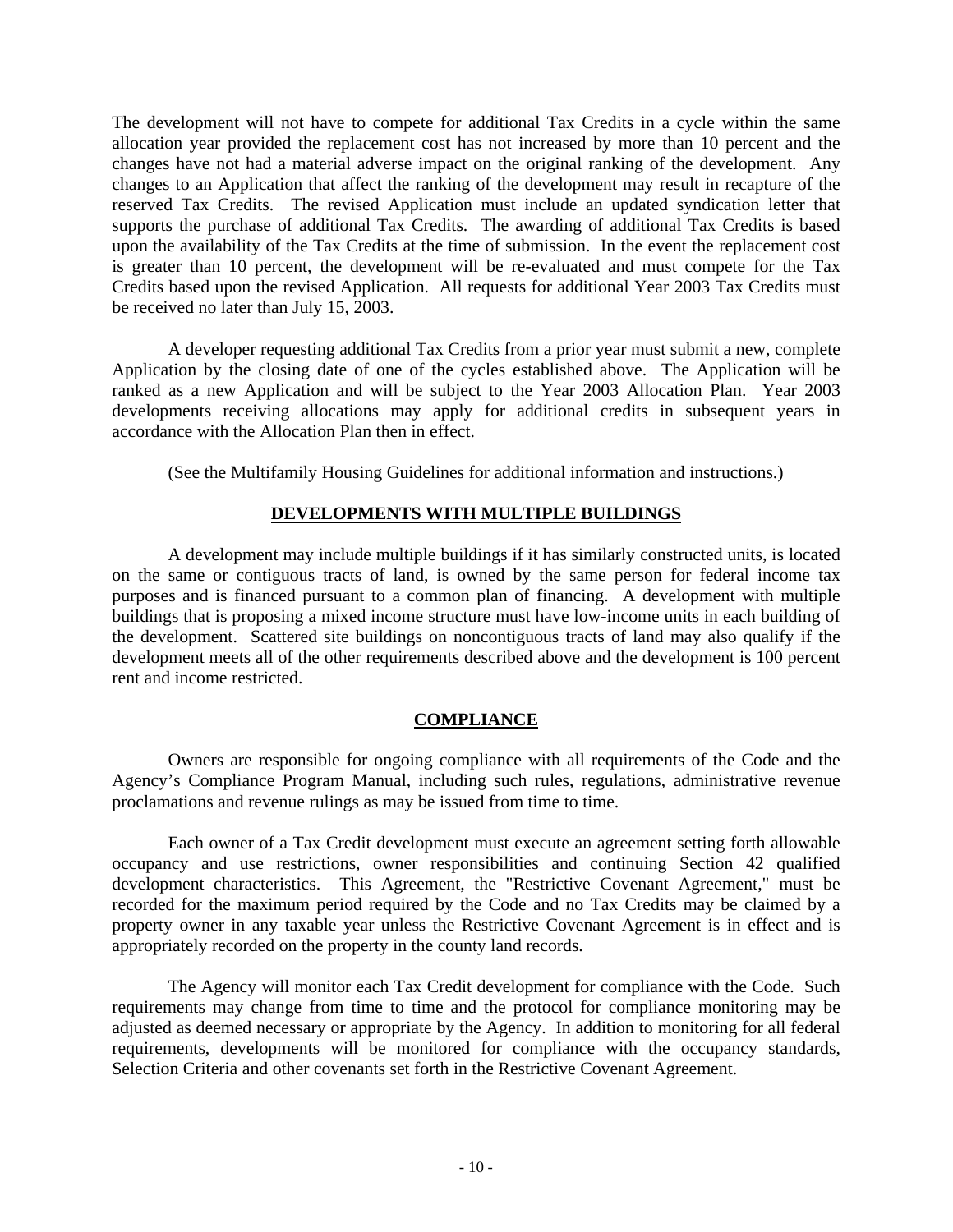All owners must keep the following records for each qualified low income building in the development for each year of the compliance period: number of residential units in the building, the number of low income units in building, the number of occupants in each low income unit, the number of bedrooms in each unit, the square footage of each unit, the rent charged on each unit including the utility allowance, the low income unit vacancies in the building and the rentals of the next available unit for each building in the development including when and to whom it was rented. The owner must also keep documentation of the eligible basis and the qualified basis of the building as of the end of the first year of the Tax Credit period. Owners must also keep a record of the annual income certification of low income residents along with documentation to support the certification. Owners renting to holders of Section 8 certificates or vouchers may ask the public housing authority issuing the certificates or vouchers to provide a statement declaring that the resident's income does not exceed the applicable income limit under Section 42(g) of the Code. Any nonresidential portion of a building included in the eligible basis of the building must demonstrate its availability to all residents in the building at no additional cost to the residents.

Records for the first year of the Tax Credit period must be retained for at least 6 years beyond the due date (with extensions) for filing the federal income tax return for the last year of the compliance period of the building. In all subsequent years of the Tax Credit period, records must be kept by property owners for a minimum of 6 years after the due date (with extensions) for filing the federal income tax return for the year.

The Agency will also review and monitor developments for compliance with required certification submissions. Owners must provide certification at least annually to the Agency, under penalty of perjury, as to the following: the development meets the requirements of the elected minimum set-aside test; the applicable fraction, as defined in Section  $42(c)(1)(B)$  of the Code, of each building in the development has not changed, or, if there was change, a description of the change; owner has received the annual income certification from each low income resident along with supporting documentation; the low income unit is rent restricted under Section  $42(g)(2)$  of the Code; all units are available to the general public and used on a non-transient basis and no finding of discrimination under the Fair Housing Act has occurred for the development; each building is suitable for occupancy pursuant to local health, safety and building codes; the building's eligible basis pursuant to Section 42(d) of the Code has remained the same (or if there was a change, the nature of the change); and any resident facility in the building is available to all residents in the building on a comparable basis without a separate fee charged to the resident. Owner must also certify that if a low income unit becomes vacant, reasonable attempts are made to rent that unit to a qualified low income resident, and while that unit is vacant no units of comparable or smaller size may be rented to a non-qualified low income resident. If a low income resident's income rises above the limit established in Section  $42(g)(2)(D)(ii)$  of the Code, all available units of comparable or smaller size in that building must be rented to an income qualified resident. Owner must also certify that an extended low income housing commitment, as described in Section 42(h)(6) of the Code, was in effect for all qualified low income buildings in the development. Owner must also certify that a unit lease has not been refused to a Section 8 applicant because the applicant holds a Section 8 voucher or certificate. Owner's certifications of these items must be submitted at least annually or with such greater frequency as may be required by the Agency.

The Agency may review the information set forth on the certifications at any time for compliance with the Code. On-site inspections of all Tax Credit developments will be held from time to time, at the sole discretion of the Agency, for compliance with the certification requirements, habitability standards, rent records, supporting documentation and all record keeping requirements in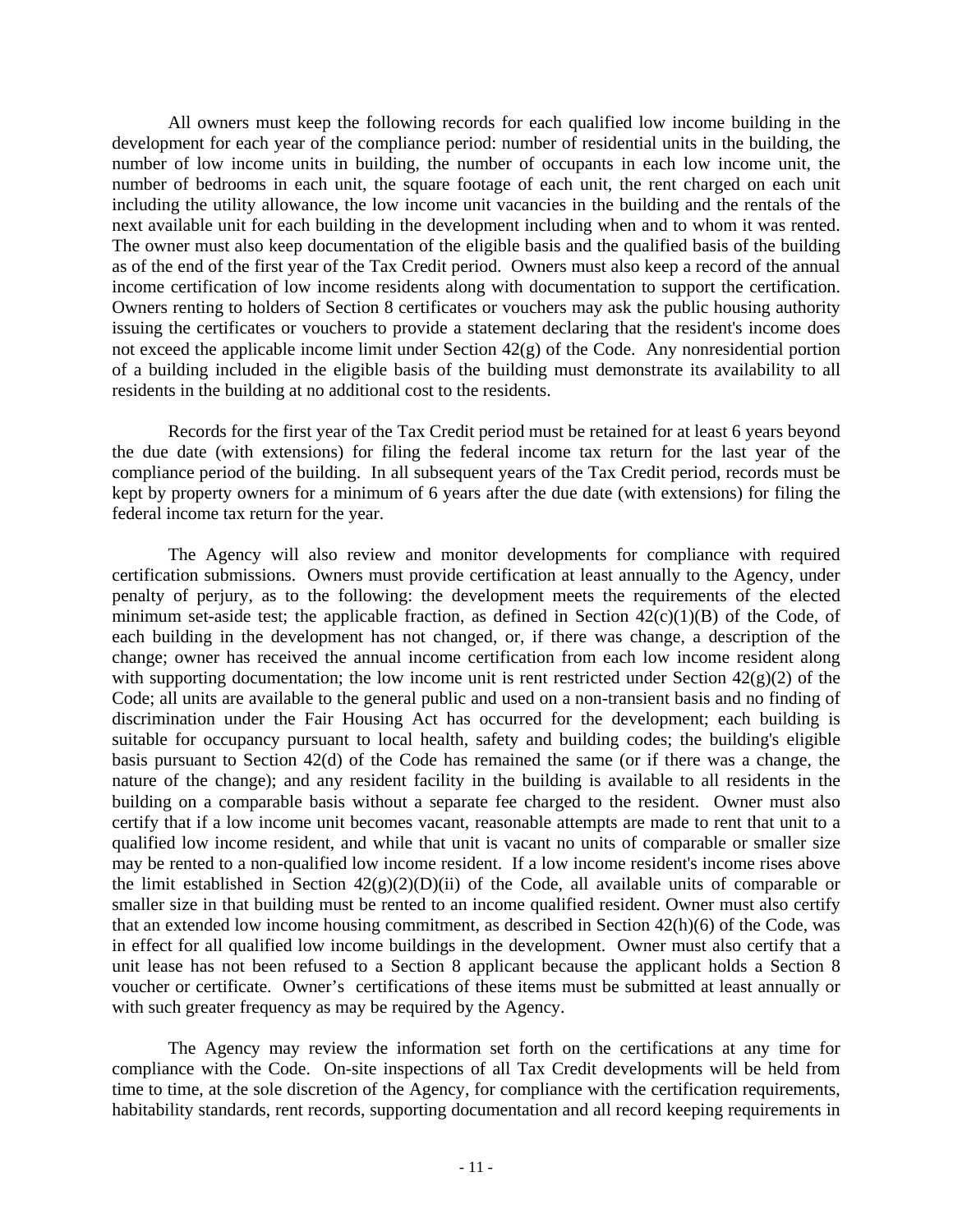the low income units. Physical inspections of all buildings and at least 20% of all low income units are performed at least once every three years. The Agency will determine which developments and which records it will inspect and how often such inspections will be conducted in its discretion. The Agency retains the right to perform on-site inspections at any time during the compliance period for any Tax Credit development or to conduct more frequent or more detailed site visits if the Agency deems it appropriate.

Audited financial statements must be submitted annually to the Agency's Compliance Monitoring Department for all properties with twenty (20) or more units. If audited financial statements are not available, a compilation must be prepared and submitted to the Agency's Compliance Monitoring Department. (Applications for Tax Credits in any year may be rejected from organizations or individuals who have not submitted to the Agency the audited financial statements for a Tax Credit development for the preceding tax year.)

In the event the owner or the development does not comply with any of the provisions of the Code, the Agency will provide written notice to the owner that specifies a correction period that may not exceed 60 days, unless extended by the Agency in writing. Not later than 45 days after the end of the correction period set forth in the written notice to the owner, the Agency must file IRS Form 8823 "Low Income Housing Credit Agency Report of Noncompliance" ("IRS Form 8823") with the IRS to advise the IRS of the existence of an event of noncompliance with an explanation of the nature of the event and whether the owner has corrected the noncompliance. Any change in either the applicable fraction or eligible basis resulting in a decrease in the qualified basis will be treated as an event of noncompliance. In addition, any failure to provide required information to the Agency on a timely basis in accordance with its written request or the procedures established in Agency directives or set forth in its Compliance Program Manual may be treated as an event of noncompliance and may result in the filing of IRS Form 8823. Failure to continually meet the requirements of the use, occupancy and other conditions relevant to the operation of the development, as set forth in the Restrictive Covenant Agreement, may be treated as an event of noncompliance and may result in the filing of IRS Form 8823.

Pursuant to Revenue Procedure Ruling 94-64, an owner of a 100 percent qualified low income building may request a waiver from the IRS of the annual recertification of the resident's income requirement. Please see the Agency's Multifamily Housing Guidelines for further details.

The Agency will assess owners an upfront compliance fee designed to cover administrative expenses associated with the performance of compliance monitoring. Additional fees may be charged, as necessary and appropriate, for any property.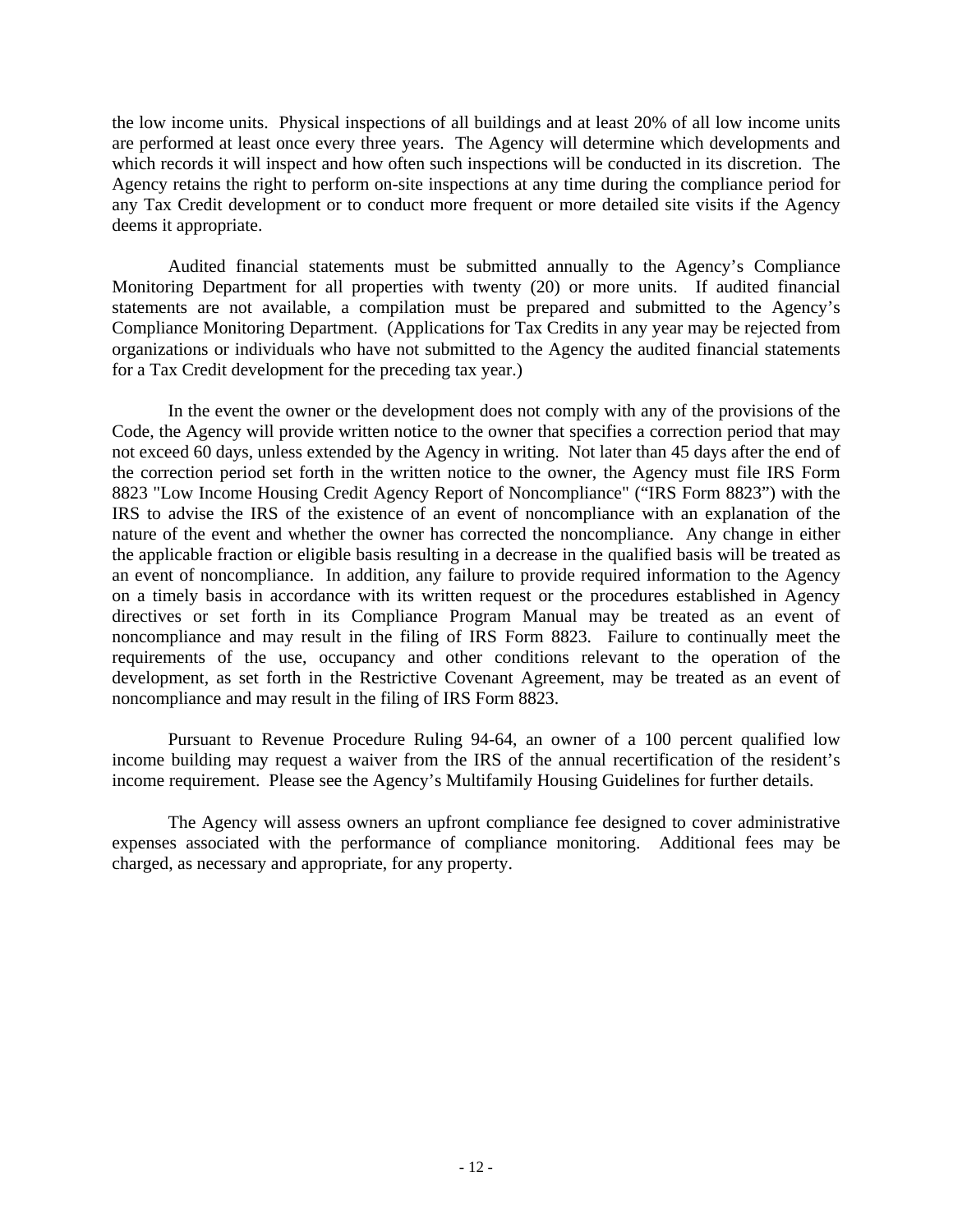## **ATTACHMENT "A"**

## **REGIONAL SET-ASIDES ESTIMATED PERCENTAGES**

| Cycle 1 | Cycle 2 |
|---------|---------|
| 14.20 % | 14.20 % |
| 7.57 %  | 7.57 %  |
| 5.14 %  | 5.14 %  |
| 4.02 %  | 4.02 %  |
| 10.40 % | 10.40 % |
| 3.67 %  | 3.67 %  |
|         |         |
| 5.00 %  | 5.00 %  |
| 50.00 % | 50.00 % |
|         |         |

\_\_\_\_\_\_\_\_\_\_\_\_\_\_\_\_\_\_\_\_\_\_\_\_

<sup>\*</sup> For county listing, see Attachment "B".<br>\*\* 30 % of this amount will be initial

<sup>30 %</sup> of this amount will be initially set-aside to fund qualified general occupancy developments in counties other than Philadelphia.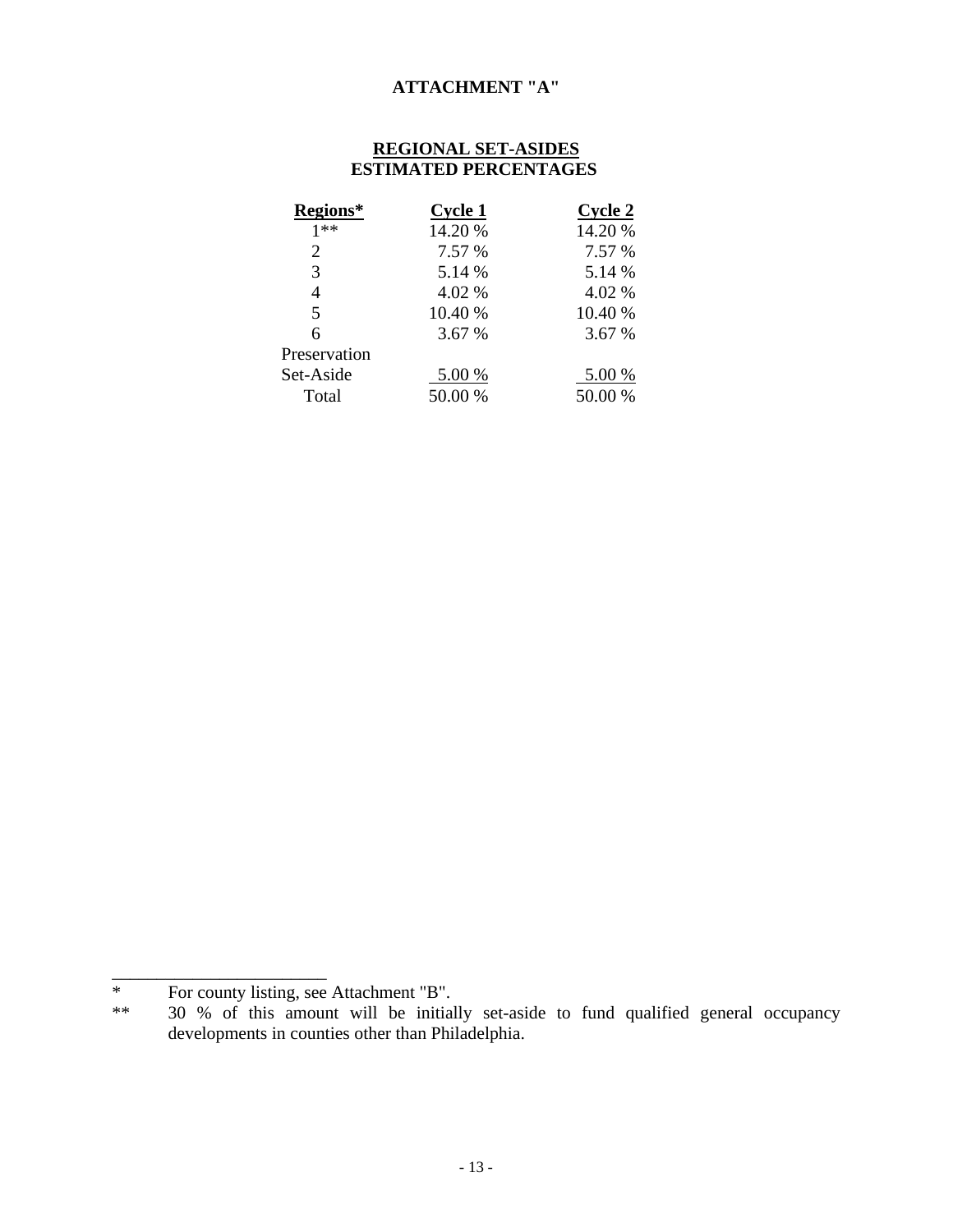## **ATTACHMENT "B"**

## GEOGRAPHICAL DISTRIBUTION REGIONS

| Region 1                                                                                                        | Region 2                                                                                                                                                                            | Region 3                                                                            | Region 4                                                                                                                                                                                  |
|-----------------------------------------------------------------------------------------------------------------|-------------------------------------------------------------------------------------------------------------------------------------------------------------------------------------|-------------------------------------------------------------------------------------|-------------------------------------------------------------------------------------------------------------------------------------------------------------------------------------------|
| <b>Bucks</b><br>Chester<br>Delaware<br>Montgomery<br>Philadelphia                                               | <b>Berks</b><br><b>Bradford</b><br>Carbon<br>Lackawanna<br>Lehigh<br>Luzerne<br>Monroe<br>Northampton<br>Pike<br>Schuylkill<br>Susquehanna<br>Sullivan<br>Tioga<br>Wayne<br>Wyoming | Adams<br>Cumberland<br>Dauphin<br>Franklin<br>Lancaster<br>Lebanon<br>Perry<br>York | Bedford<br><b>Blair</b><br>Cambria<br>Centre<br>Clinton<br>Columbia<br>Fulton<br>Huntingdon<br>Juniata<br>Lycoming<br>Mifflin<br>Montour<br>Northumberland<br>Snyder<br>Somerset<br>Union |
| Region 5                                                                                                        | Region 6                                                                                                                                                                            |                                                                                     |                                                                                                                                                                                           |
| Allegheny<br>Armstrong<br>Beaver<br><b>Butler</b><br>Fayette<br>Greene<br>Indiana<br>Washington<br>Westmoreland | Cameron<br>Clarion<br>Clearfield<br>Crawford<br>Elk<br>Erie<br>Forest<br>Jefferson<br>Lawrence<br>McKean<br>Mercer<br>Potter<br>Venango<br>Warren                                   |                                                                                     |                                                                                                                                                                                           |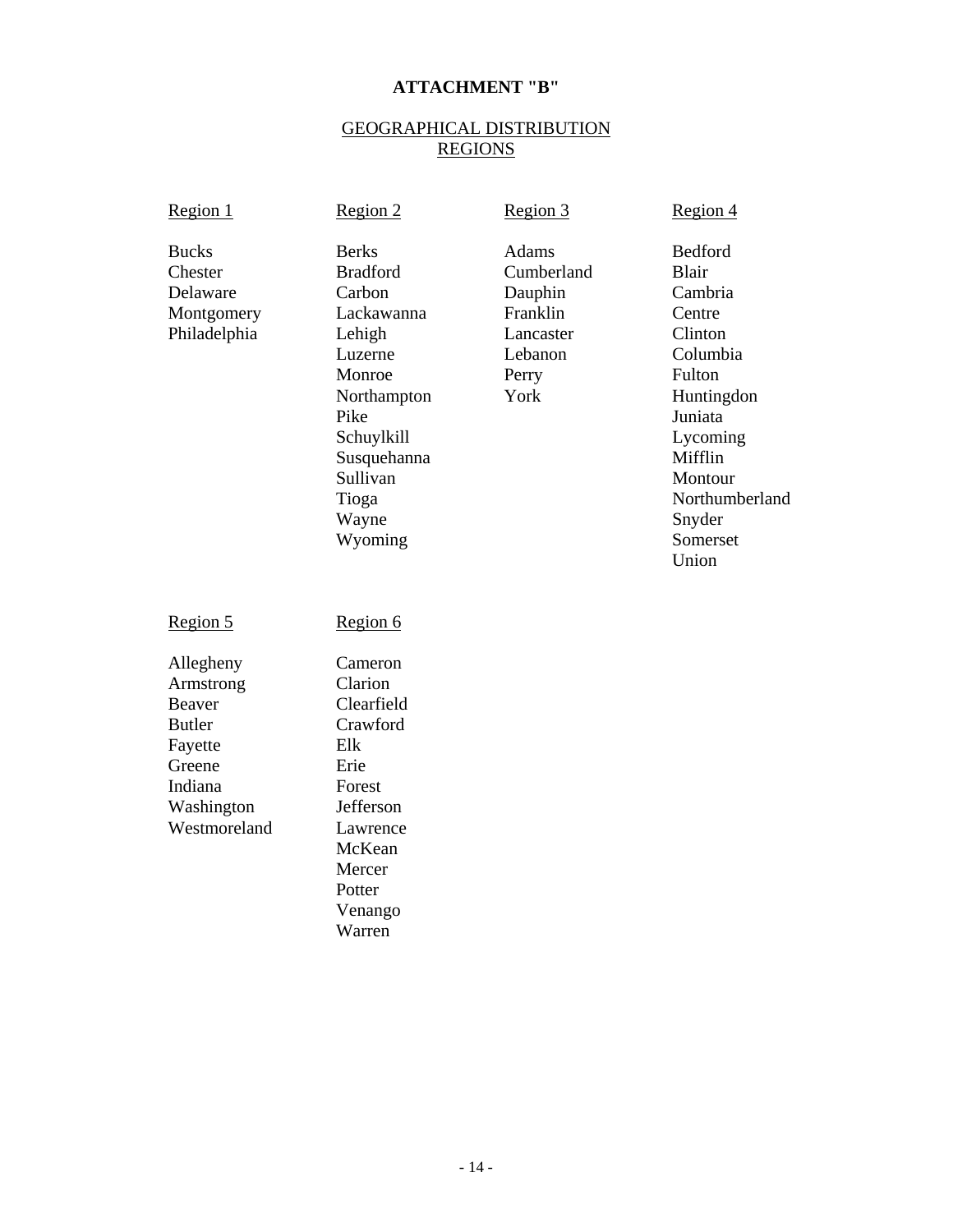# INTENTIONALLY LEFT BLANK

## **ATTACHMENT "C"**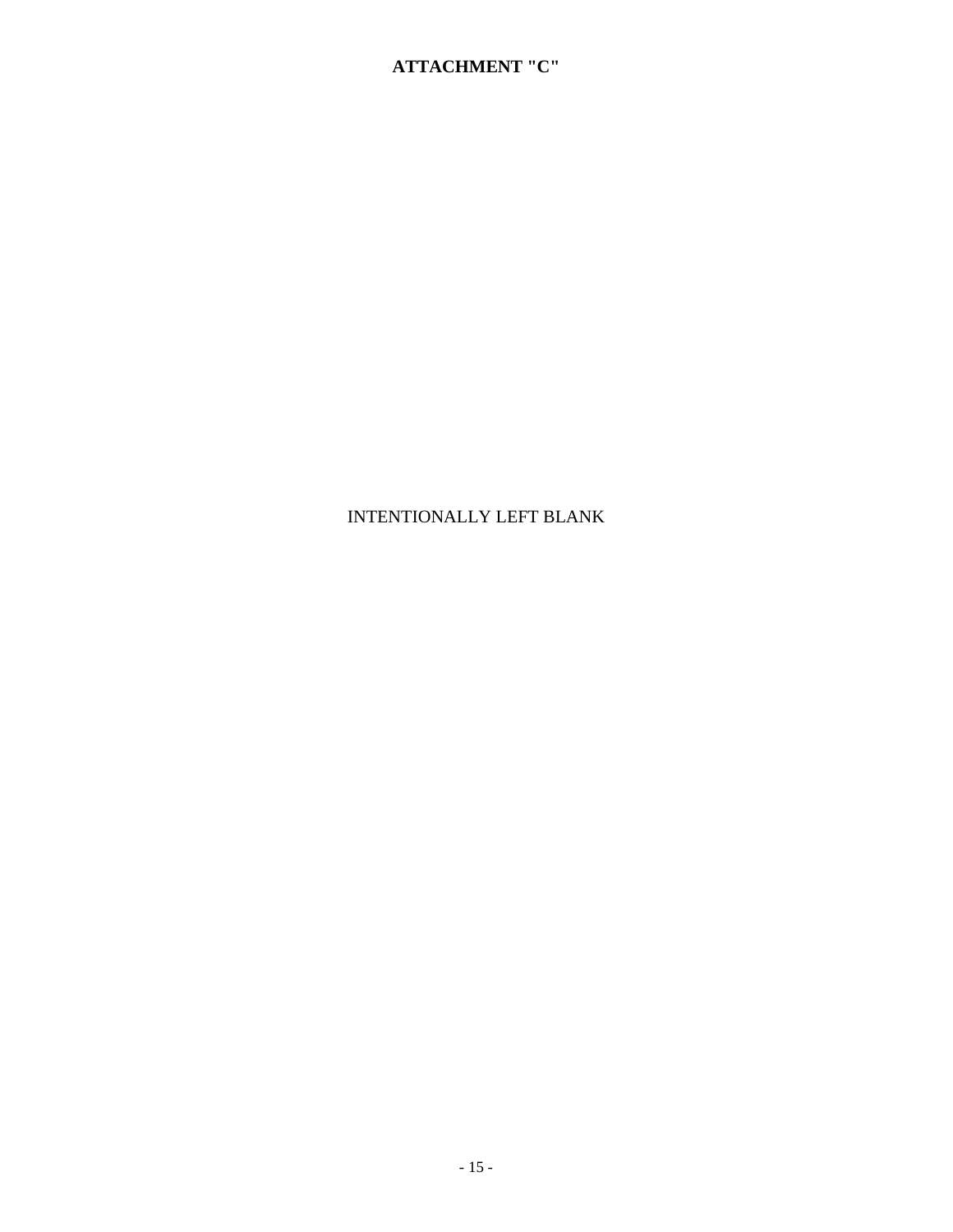## **ATTACHMENT "D" SELECTION CRITERIA**

## **A. Need and Marketability** *10 points*

- 1. Need and Marketability The Agency will measure the marketability and need of a development based on information provided by the Market Study/Needs Assessment. A Market Study/Needs Assessment form must be completed by the market analyst in the format developed by the Agency. Special needs housing developments that are not requesting low income housing tax credits may provide market studies prepared by the developers addressing their client base utilizing the Market Study/Needs Assessment format. The Market Study/Needs Assessment must address the following criteria:
	- Size of waiting lists in existing complexes;
	- Vacancies in existing complexes;
	- Affordable housing options in the primary market area;
	- Rent pricing advantage of the proposed development rents compared to market rents;
	- Population statistics;
	- Impact on existing subsidized affordable and low income housing tax credit developments;
	- Results of the Housing Provider Needs Assessment Form completed by the local housing authority (note: refusal by the housing provider to complete the form will not impact ranking of the development);
	- Capture rate relating the number of rental units being proposed to the number of age and income qualified households in the primary market area;
	- Local support;
	- Projected absorption period;
	- Estimated vacancy rate; and
	- Recommendations of the market analyst.

If the Market Study/Needs Assessment is not completed by the appropriate party or is not in the Agency's format, the application may be rejected and returned to the developer. Points may be provided given the strength of the capture rate, as follows:

| Capture Rate   |            |        |
|----------------|------------|--------|
| Urban/Suburban | Rural      |        |
| Areas          | Areas      | Points |
| $0 - 2\%$      | $0 - 4\%$  | 10     |
| $>2-4\%$       | $>4-6\%$   | h      |
| $>6 - 8\%$     | $>6 - 8\%$ |        |

It should be noted that the Agency will closely review this category with a thorough analysis of the Market Study/Needs Assessment and the information gathered during its site visit. If questions or concerns are raised regarding the market and/or need of the development or the impact on existing affordable housing units in the area, clarification will be requested of the developer and/or market analyst. If the concerns are not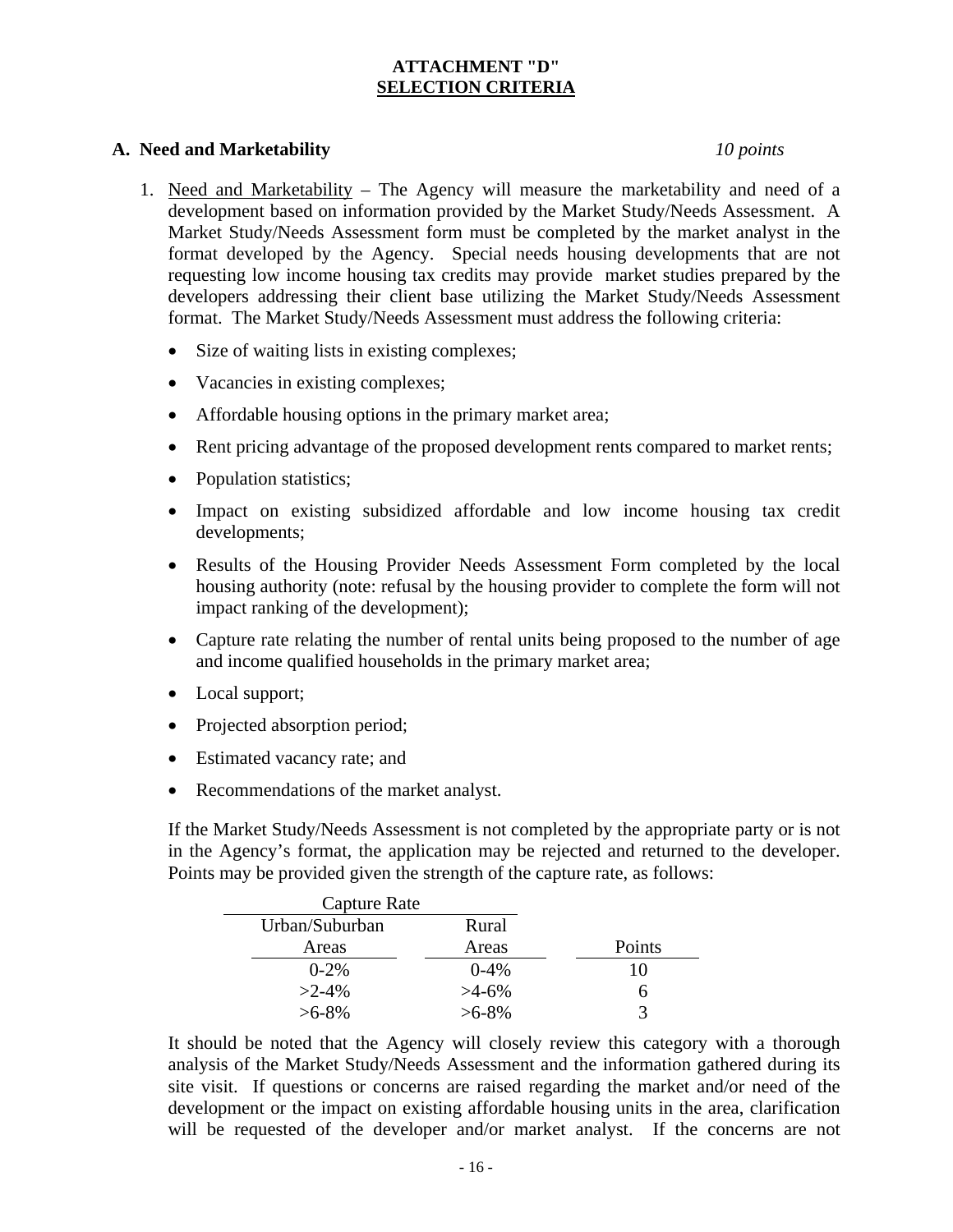adequately addressed by the developer and/or market analyst to the satisfaction of the Agency, the application may be eliminated from funding consideration.

## **B. Development Characteristics** *70 points*

## 1. Development Amenities –

a. The Agency may award up to 5 points for the provision of each of the following building amenities to a maximum of 20 points:

Building Amenities (5 points per provision)

- An on-site community room with a kitchen or kitchenette that will be available to all residents. In order to qualify for ranking points, the community room must contain at least 15 square feet for each residential unit in a senior occupancy development or 20 square feet per each residential unit in a general occupancy development.
- Common laundry facilities
- For suburban or rural areas, garages or carports (without extra charge to residents)
- For urban areas, on site, off street parking
- Health/wellness room
- Equipped computer learning labs
- Fully air conditioned units
- Management office
- Security system

Note: The community room, health/wellness room, and/or computer learning lab could all be in the same room, but only a maximum of 5 points will be awarded. Points will be based on the number of rooms set aside for these purposes.

The Agency will review the architectural documents submitted with the proposal to confirm the existence of the proposed amenities. A certification from the design architect verifying the inclusion of the amenities in the development must be submitted with the application. Confirmation from the supervising architect will be required with the submission of the cost certification documents. Amenities included in the development should be appropriate to the proposed resident population. The appropriateness and adequacy of the proposed amenities for ranking purposes will be determined at the sole discretion of the Agency. Verification of the availability of the amenities may be required by the Agency at any time and throughout the property's compliance period.

- b. Energy Efficiencies The Agency will award 10 points to developments that promote energy conservation by exceeding the cumulative building envelope "U Overall" (UO) standards of Chapter 5 of the International Energy Conservation Code by 10 percent or greater. A certification from the design architect verifying the inclusion of energy efficiencies in the development must be submitted with the application. Confirmation from the supervising architect is required with the submission of the cost certification documents.
- 2. Unit Amenities The applicant may be awarded up to 10 points for residential living space exceeding certain square footage standards and 5 points for each of the remaining unit amenities listed below, for a maximum of 20 points: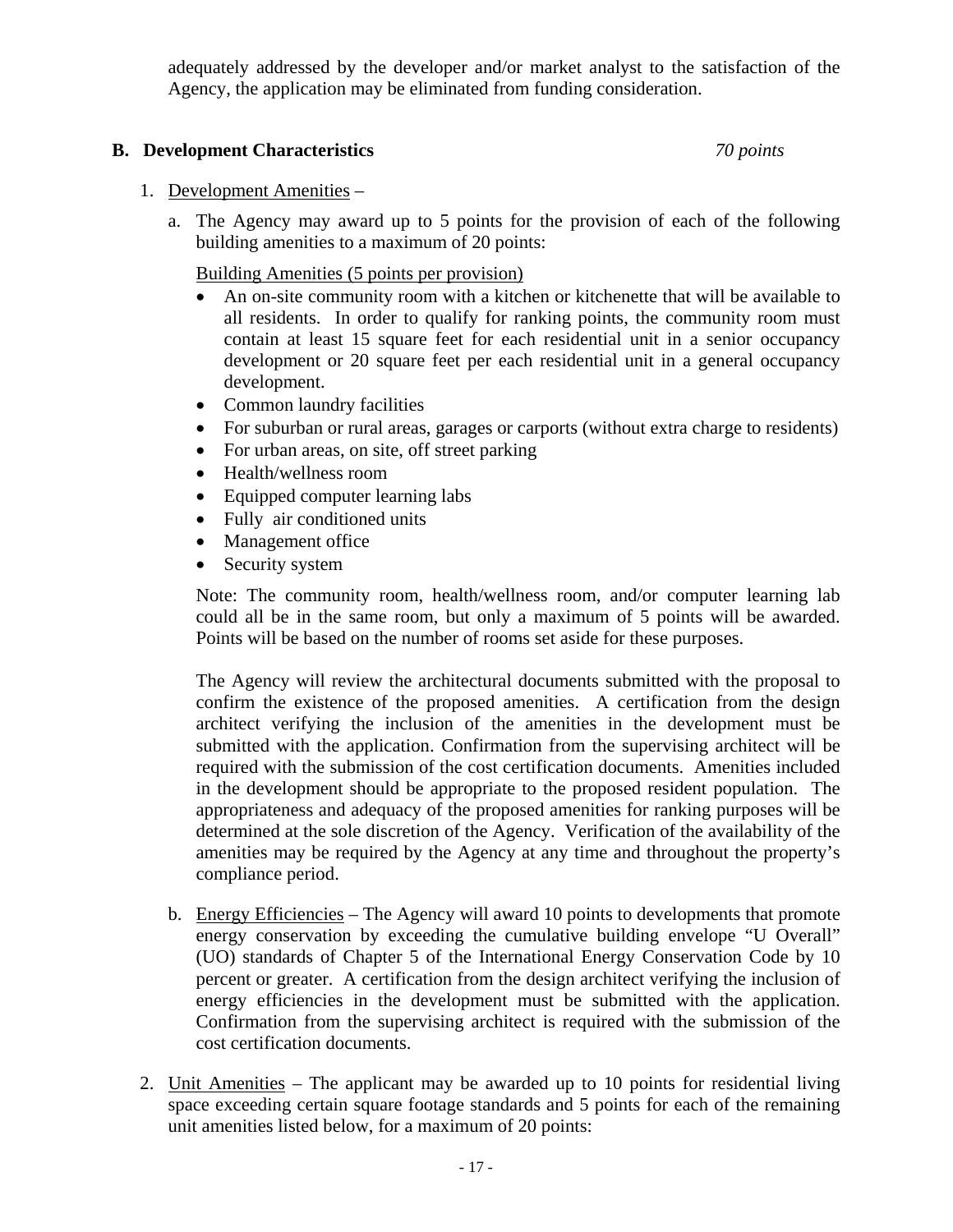• Developments with residential living space exceeding certain square footage standards. Points will be awarded based on the following scale and will be prorated by the number of units exceeding these standards:

| <b>Unit Type</b> | Flats                    | Townhouses               |
|------------------|--------------------------|--------------------------|
| <b>SROs</b>      | Exceeds<br>$200$ sq. ft. | N/A                      |
| Efficiencies     | Exceeds<br>$450$ sq. ft. | N/A                      |
| 1 Bedroom        | Exceeds<br>$600$ sq. ft. | Exceeds<br>$850$ sq. ft. |
| 2 Bedroom        | Exceeds<br>$850$ sq. ft. | Exceeds 1,000 sq. ft.    |
| 3 Bedroom        | Exceeds $1,000$ sq. ft.  | Exceeds $1,200$ sq. ft.  |
| 4 Bedroom        | Exceeds $1,200$ sq. ft.  | Exceeds 1,400 sq. ft.    |
| 5 Bedroom        | Exceeds $1,400$ sq. ft.  | Exceeds 1,600 sq. ft.    |

- Washer and dryer hook ups in each unit
- Dishwasher in each unit
- Emergency notification system (senior housing or units providing housing for persons with disabilities only)
- Digital accessibility installed in each unit
- Window treatments
- Storage space of at least twelve (12) square feet, plus twelve (12) additional square feet for each bedroom within a unit. All units must also have an additional sixteen (16) square feet within or outside of the unit in a basement or other space for bicycles, tires, etc.

The Agency will review the architectural documents submitted with the proposal to confirm the existence of the proposed amenities. A certification from the design architect verifying the inclusion of the amenities in the development must be submitted with the application. Confirmation from the supervising architect is required with the submission of the cost certification documents. Amenities should be appropriate to the proposed resident population. The appropriateness and adequacy of the proposed amenities for ranking purposes will be determined at the sole discretion of the Agency. Verification of the availability of all amenities may be required by the Agency at any time and throughout the property's compliance period.

- 3. Site and Neighborhood Characteristics The Agency may award 5 points for each desirable characteristic noted for the development site and neighborhood. The maximum points awarded in this category will be 15 points.
	- a. To be considered, a desirable characteristics must be in close proximity (located within 1 mile) of the development Desirable characteristics include:
		- Public transportation
		- Day care center/senior center
		- Full service grocery stores
		- Retail stores
		- Pharmacies
		- Parks/recreational facilities
		- Places of worship
		- Schools (for general occupancy developments)
		- Hospitals/health care facilities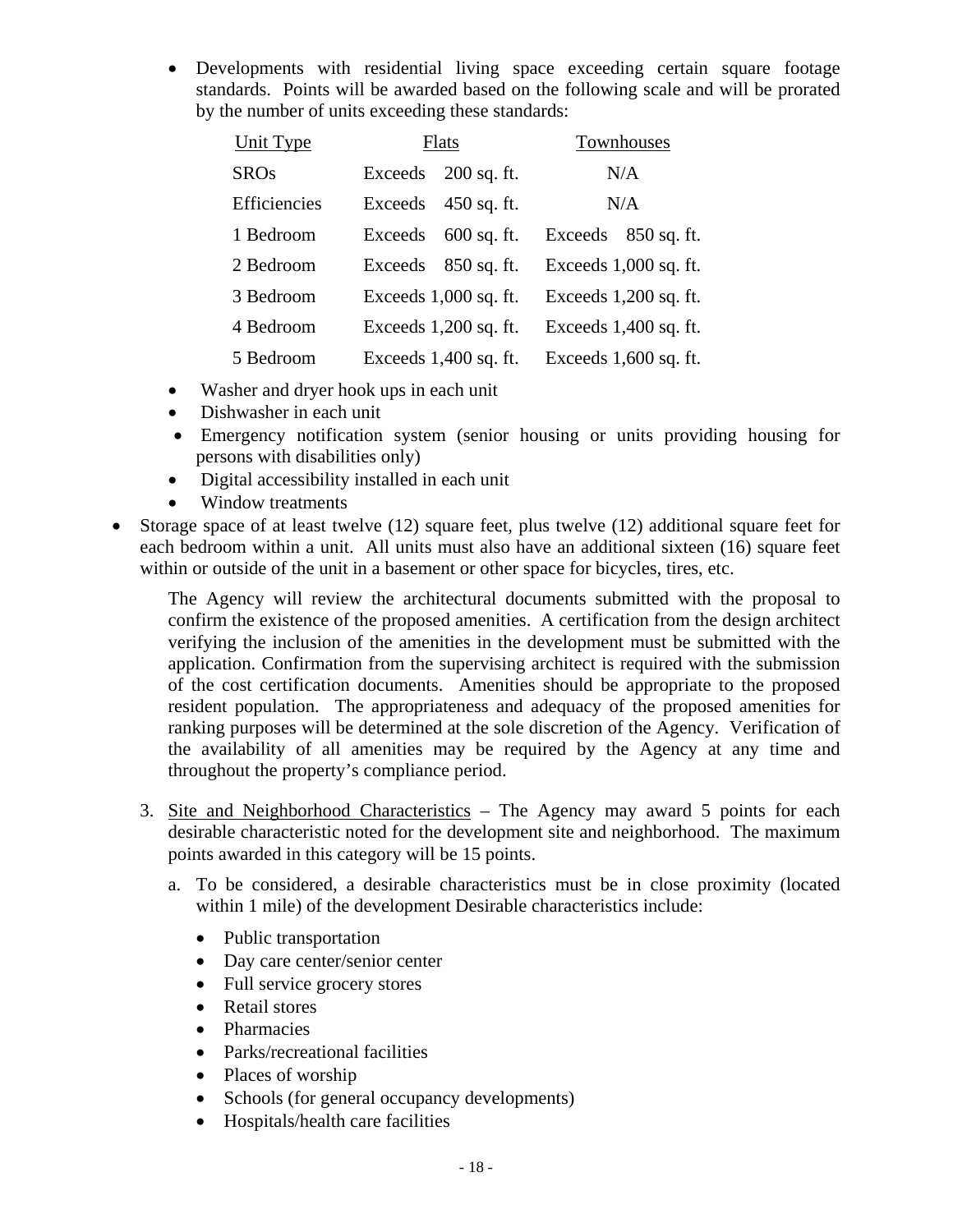Documentation must be provided in the form of a map indicating location of all desirable characteristics along with a key for the map indicating the type of activity. This map may be combined with the location map if all of the information is clearly represented. The map should be presented with photographs of the site and the surrounding neighborhood, highlighting the desirable characteristics. All photographs are to be either color originals or color copies. Black and white photographs are not acceptable. Site and neighborhood characteristics may be reviewed by the Agency at any time.

4. Community Revitalization Plan – The Agency may award 5 points for developments contributing to an existing community revitalization plan. To qualify for points in this category, the applicant must submit a copy of the community revitalization plan. The plan must be local in nature and established by the local government or by a local nonprofit (and such plan must have been adopted by the local government for the specific community). The plan should include discussions of the types of development that will be encouraged, the potential sources of funding, services to be offered to the community and participants in the revitalization effort. A county or municipal zoning or land use plan does not qualify as a community revitalization plan. If the development is not located in a qualified census tract, the development must include the use of existing housing in order to qualify for points in this category.

## **C. Resident Population and Services** *145 points*

## 1. Income and Rent Targeting

a. Resident Income – Developments that are designed to be substantially occupied by and affordable to residents with incomes that are at or below 50 percent of the area median income as established by HUD. In mixed income developments, the percentage will be based on the total number of tax credit eligible units. Points will be considered for the following percentages of units for tenants whose incomes are at or below 50 percent of area median income:

| Percentage | Points            |
|------------|-------------------|
| $0 - 10%$  | $\mathbf{\Omega}$ |
| $>10-20%$  | 6                 |
| $>20-30%$  | 12                |
| $>30-40\%$ | 18                |
| $>40-50\%$ | 24                |
| $>50\%$    | 30                |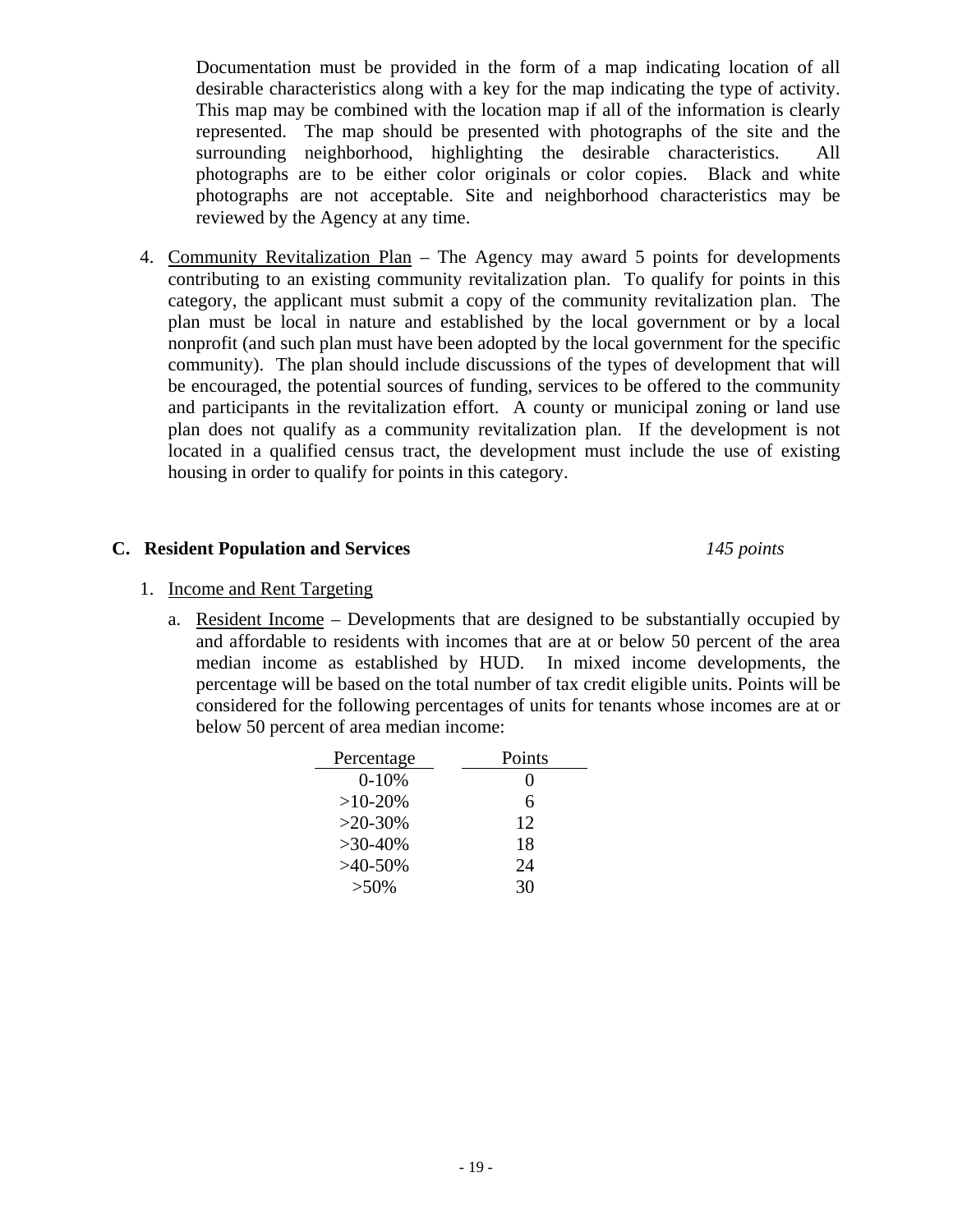b. Affordability of Rents – Developments that are underwritten and maintained at the imputed rents at or below 50 percent of the area median income. Developments that receive subsidies for rent will be given consideration provided the developer certifies that upon expiration or termination of the subsidy, total rents charged to the tenants will not exceed rents that are at or below the imputed rent at 50 percent of the area median income. Points will be considered for the following percentages of units provided with imputed rents less than or equal to 50 percent of the area median income:

| Percentage  | Points |
|-------------|--------|
| 1-20%       | 6      |
| $>20-40\%$  | 12     |
| $>40-60\%$  | 18     |
| $>60-80\%$  | 24     |
| $>80-100\%$ | 30     |

- c. Deeper Income Targeting Consideration will be given to developments in which at least 20 percent of the units will be affordable to and rented to residents whose incomes do not exceed 40 percent of the area median income, adjusted for family size. A total of 20 points may be given for this category.
- 2. Special Needs & Supportive Services Proposals requesting consideration for providing services for the following designated populations must include evidence that the development will commit to providing appropriate services for residents. Evidence of a "significant commitment" must include a supportive services plan that is specific to the development; a financial commitment to provide services for residents, with a plan of how it will be funded for the long term; and an agreement with a qualified service provider. The supportive services plan must include a detailed description of services; an explanation of how and where residents will access the services; and the cost for and source of funds to pay for these services.
	- a. Proposals demonstrating a significant commitment to, and the ability to meet the needs of, one of the following special needs populations: residents who are physically or mentally disabled, including persons with HIV/AIDS, transitional or permanent housing for the homeless or victims of domestic abuse; or seasonal farm workers. At least 10 percent of the units must be set aside for special needs residents. The service provider must provide written evidence that there are a sufficient number of incomequalified persons waiting to occupy the units. This set aside must provide for rental subsidies for at least a 5-year period, with a financially viable plan for continued affordability.

(or)

b. Proposals with a financially viable program together with a qualified service provider organization to provide program support for low income residents affected by life changes associated with preparing for and retaining employment.

(or)

c. Proposals with a financially viable plan that allows residents 62 years of age and older to maintain their independent lifestyle through the provision of appropriate supportive services. Note that the entire development must be occupied by tenants at or above age 62.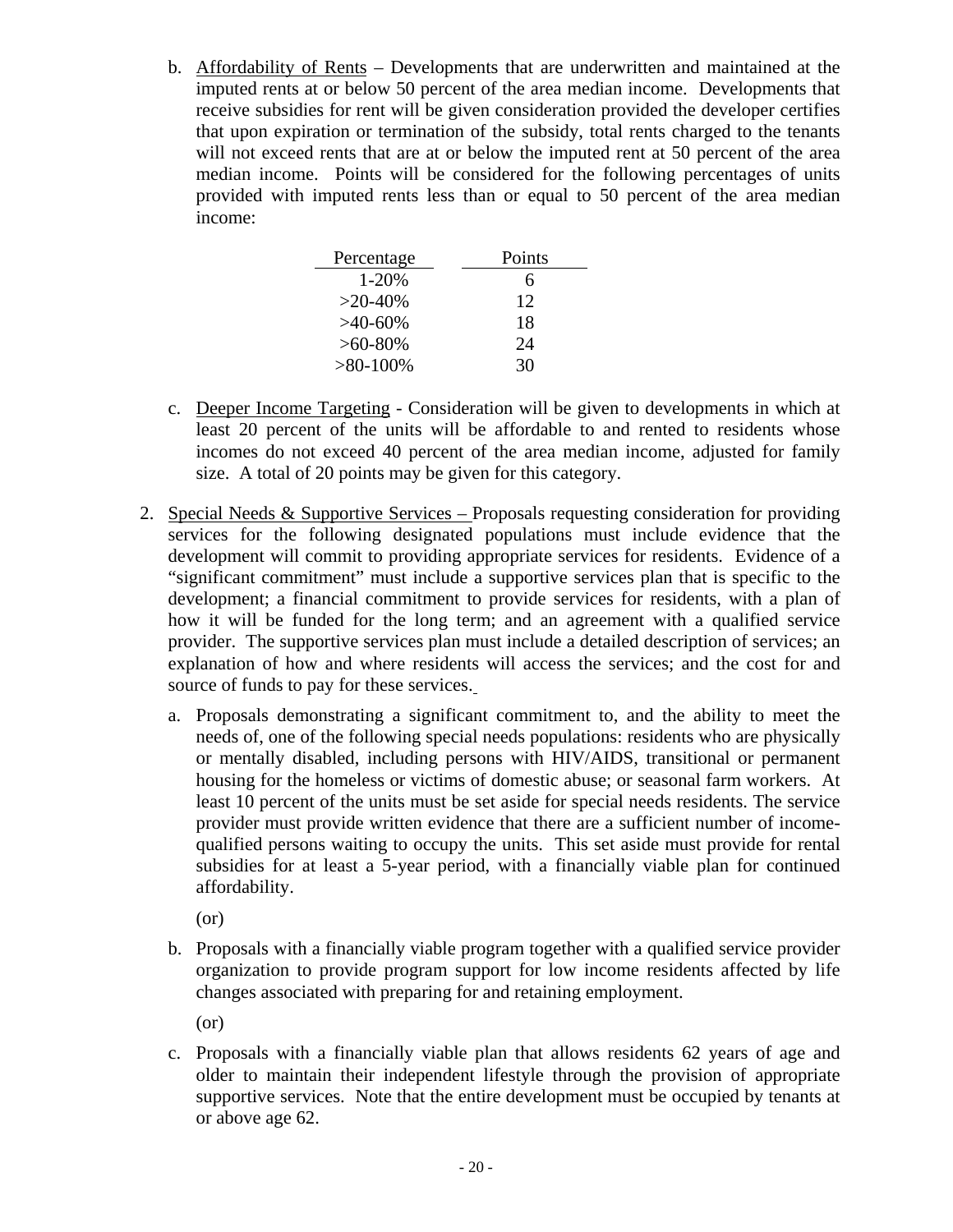Confirmation from the service provider regarding the availability of applicable services at initial occupancy of the development will be required prior to issuing the IRS Form 8609. To ensure the continued provision of supportive services, the Restrictive Covenant Agreement will reflect such commitment.

A total of 15 points may be awarded for meeting one of the above criteria.

- 3. Accessible Units Consideration may be given to developments where the developer agrees to provide twice as many fully accessible units as otherwise required (under local, state, or federal mandate) in the development. The developer must certify that these units are accessible and, that during the lease up, the developer will hold the units available for persons needing the accessible units for the first thirty days and thereafter will provide for certain lease provisions designed to allow the units to be occupied by persons who need the accessible features of the units to the greatest extent feasible. Terms addressing the accessible units and the subsequent rental of these units will be incorporated in the Restrictive Covenant Agreement. In addition, a certification from the design architect verifying the inclusion of the accessible units in the development will be required at the time of application. Confirmation from the supervising architect will be required with the submission of the cost certification documents. For preservation developments, consideration will be given for points under this category if the development increases the number of accessible units available in the development by at least 5 percent of the total units available. (All other requirements applicable to rental and long term occupancy of these units are the same.) A total of 5 points may be awarded for this category.
- 4. Large Families Up to 10 points may be awarded for those developments providing units with three or more bedrooms for large families. High rise developments cannot qualify for this category. Points will be considered for developments that include the following percentages of units with three or more bedrooms:

| Percentage | Points |
|------------|--------|
| 15-20%     | 6      |
| $>20-25%$  | x.     |
| $>25\%$    | 10     |

A certification from the design architect verifying the number of large family units in the development will be required at the time of application. Confirmation from the supervising architect will be required with the submission of the cost certification documents.

- 5. Long Term Affordability Commitment The Agency may award 30 points for developments that comply with a long-term affordability commitment. The following will be considered for qualification in this category:
	- a. A commitment to serve low income residents for a period of not less than 30 years. The owner will certify this commitment in the application and the Restrictive Covenant Agreement will contain a provision waiving any right to petition the Agency to terminate the extended use term (as described in Section 42 of the Code).
		- (or)
	- b. A commitment to offer homeownership opportunities to qualified residents after the initial 15-year compliance period. Proposals must present a financially viable homeownership program for residents who inhabit the units during the compliance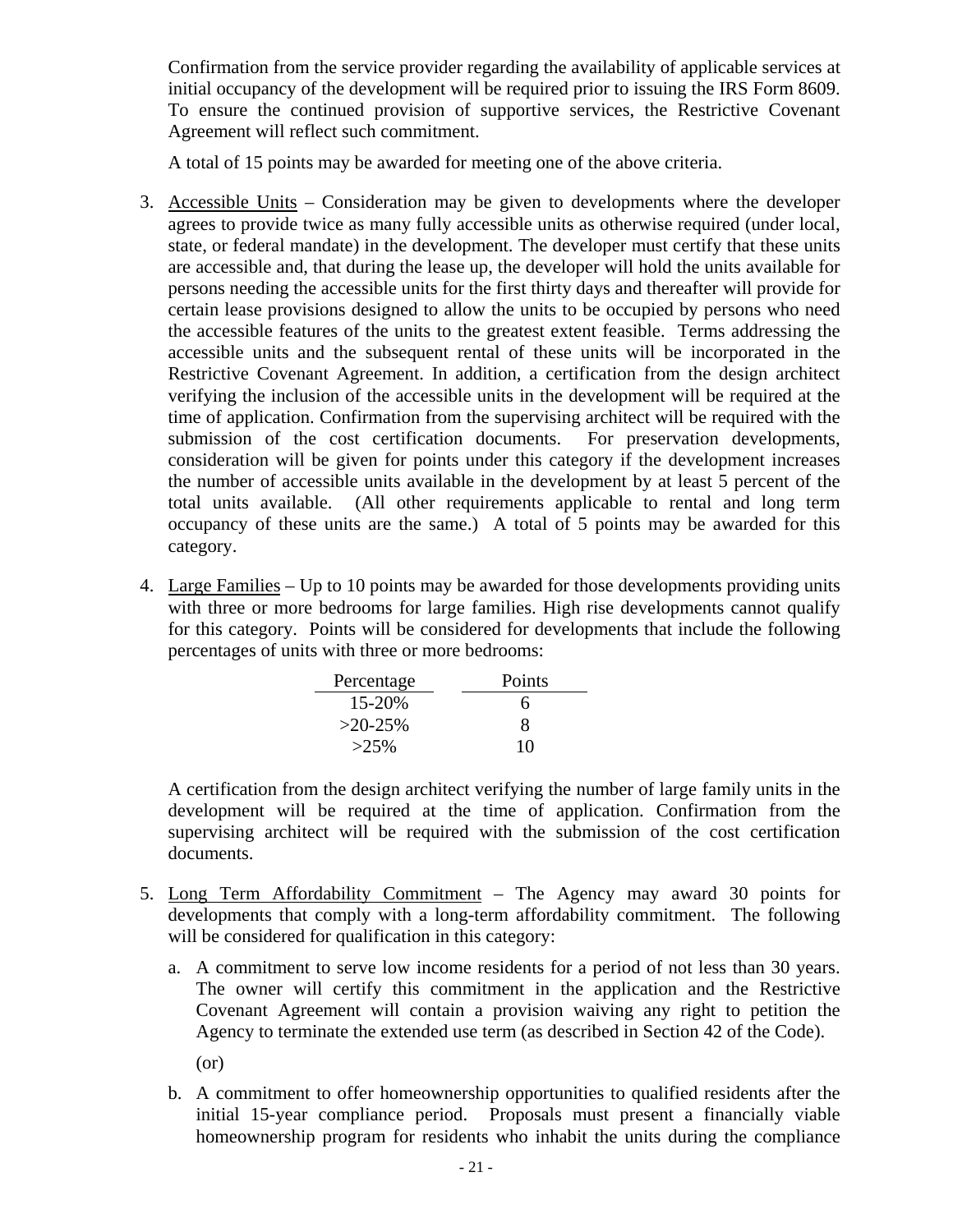period. The program must incorporate an exit strategy, homeownership counseling and a minimum amount of funds set aside by the developer to assist the resident with the purchase. The only type of units eligible for consideration are townhouse and single family attached and detached structures. Ownership by a limited equity cooperative may also qualify in this category. The developer will certify this commitment in the application and the Restrictive Covenant Agreement will contain provisions ensuring enforcement of the related covenants by affected qualified residents. Should the units not be converted to homeownership, the Restrictive Covenant Agreement will contain a provision waiving any right to petition the Agency to terminate the extended use term for all units remaining as rental units. A certification from the design architect verifying the units are townhouse or single family attached or detached structures will be required at the time of application. Confirmation from the supervising architect will be required with the submission of the cost certification documents.

6. Housing Authority Notification – Developments that address the housing needs of local public housing waiting lists may be awarded 5 points. Developers may meet this requirement by providing either: (1) a current letter from the local public housing authority stating how the development is specifically meeting the housing needs of residents on the public housing waiting list; (2) a copy of the comprehensive plan outlining the current local public housing authority waiting list and evidence that the development will meet such resident needs; or (3) a certified mail receipt documenting a letter sent to and received by the local public housing authority which evidences the commitment of the developer to work cooperatively to meet the needs of persons on the local public housing waiting list. The certified mail receipt, including overnight delivery service return receipts, evidencing receipt by the local public housing authority must be dated prior to the submission of the application.

## **D. Development Team and Process** *50 points*

- 1. Development Team The Agency may award up to 30 points for the experience of the development team in developing the type and size of the development. The development team members include the general partner/developer, architect, general contractor, attorney and management agent.
- a. Experience of general partner This category measures the experience of the general partner/developer in the production of multifamily rental housing developments. To receive points, at least one development must be a tax credit development which has been placed in service and has been issued an IRS Form 8609. A development must have a minimum of 10 units to be considered in this category. (Lack of experience of the general partner may be supplemented by the inclusion of an experienced housing consultant on the development team.)

| Number of    |        |
|--------------|--------|
| Developments | Points |
| $1 - 4$      | 3      |
| $5-10$       | 6      |
| $11 - 15$    | 9      |
| Over 15      | 12     |

(or)

Experienced housing consultant in lieu of general partner  $-2$  points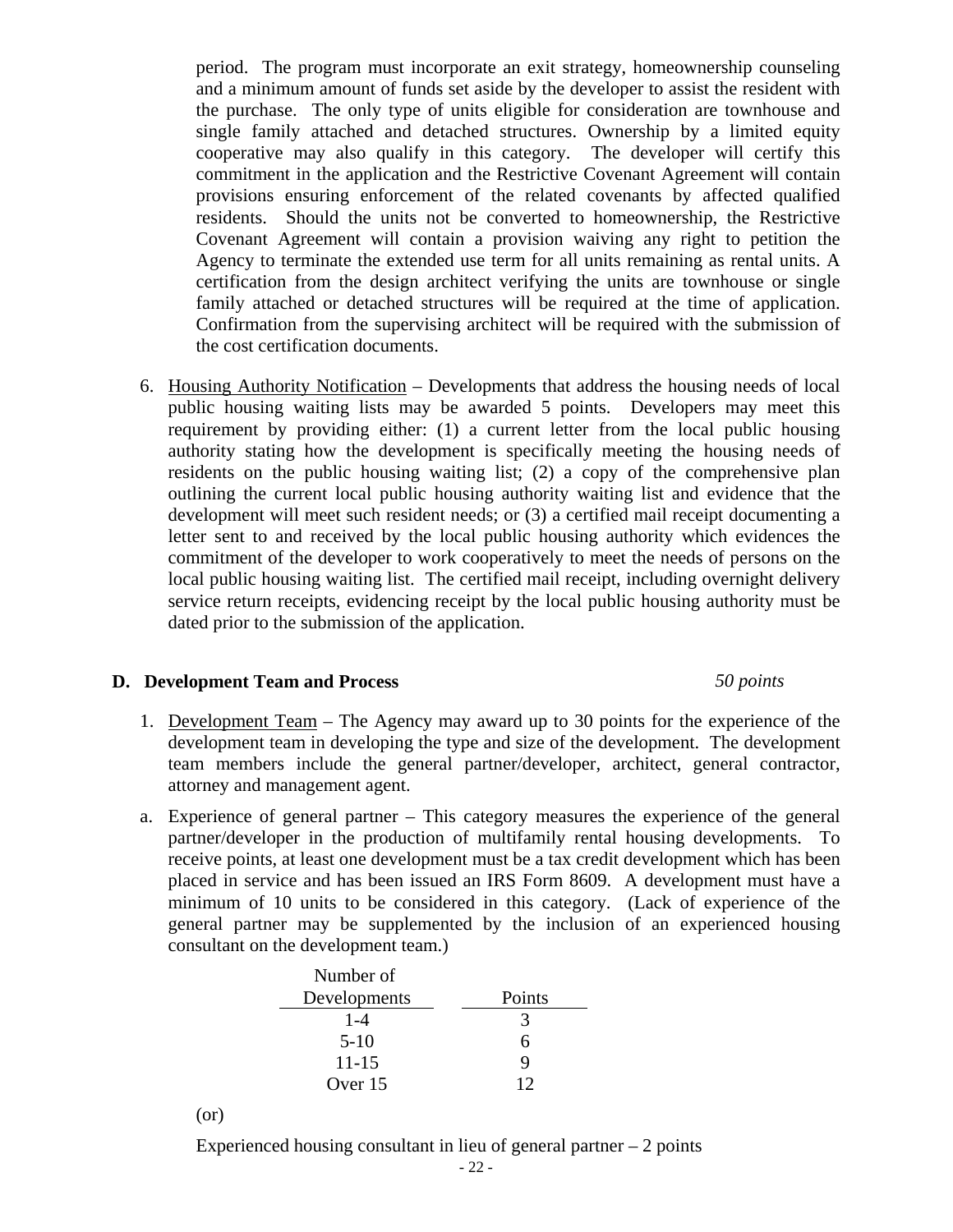b. Experience of management agent with Tax Credit developments – In order to be considered in this category, a management agent must currently manage at least three Tax Credit developments. Management of developments with project based rental assistance may qualify as experience, provided that the management agent has experience with at least one Tax Credit development.

| Number of  |        |
|------------|--------|
| Units      | Points |
| $25 - 150$ | 3      |
| 151-300    | 6      |
| 301-450    |        |
| Over $450$ | 12     |

- c. Experience of attorney in the Tax Credit program 2 points
- d. Experience of general contractor in type and size of development to be developed  $-2$ points
- e. Experience of architect in type and size of development to be developed  $-2$  points, 1 point for design architect and 1 point for supervising architect.

## 2. MBE, WBE, or DBE Participation

a. Material participation in the development team by a firm designated as Minority Business Enterprise ("MBE"), Woman's Business Enterprise ("WBE"), or Disabled Business Enterprise ("DBE") may be awarded 10 points. To qualify, the MBE, WBE or DBE must materially participate in the development process. Joint ventures, subcontractors, or joint fee arrangements will not qualify as material participation. Development team members to be considered are the general partner, design architect, attorney, general contractor, and management agent.

(or)

A total of 5 points will be awarded for the participation by a firm designated as MBE, WBE or DBE in any of the following professions: housing consultant, supervising architect, landscape architect, civil engineer, geo-technical engineer or environmental review professional. The firm must be part of the development process upon submission of the application, and must be the only professional hired by the general partner for that purpose.

- 3. Ability to Proceed The Agency may award up to 5 points for completion of each of the following steps in the development process at the time of application, to a maximum of 10 points:
	- Site ownership The developer must submit recorded deeds of all real estate parcels with the application. Property ownership (as listed on the deeds) must be the same as the ownership entity listed on the development. (A subsidiary or related entity to be formed with the same principals may satisfy this standard.)

Developments utilizing long-term lease arrangements are eligible, provided the lease is executed at the time of application. A copy of the recorded deed evidencing ownership of the property by the lessor must be provided.

• Zoning – The owner must provide evidence that zoning is in place for all sites included in the application and that all variances/special exceptions have been approved.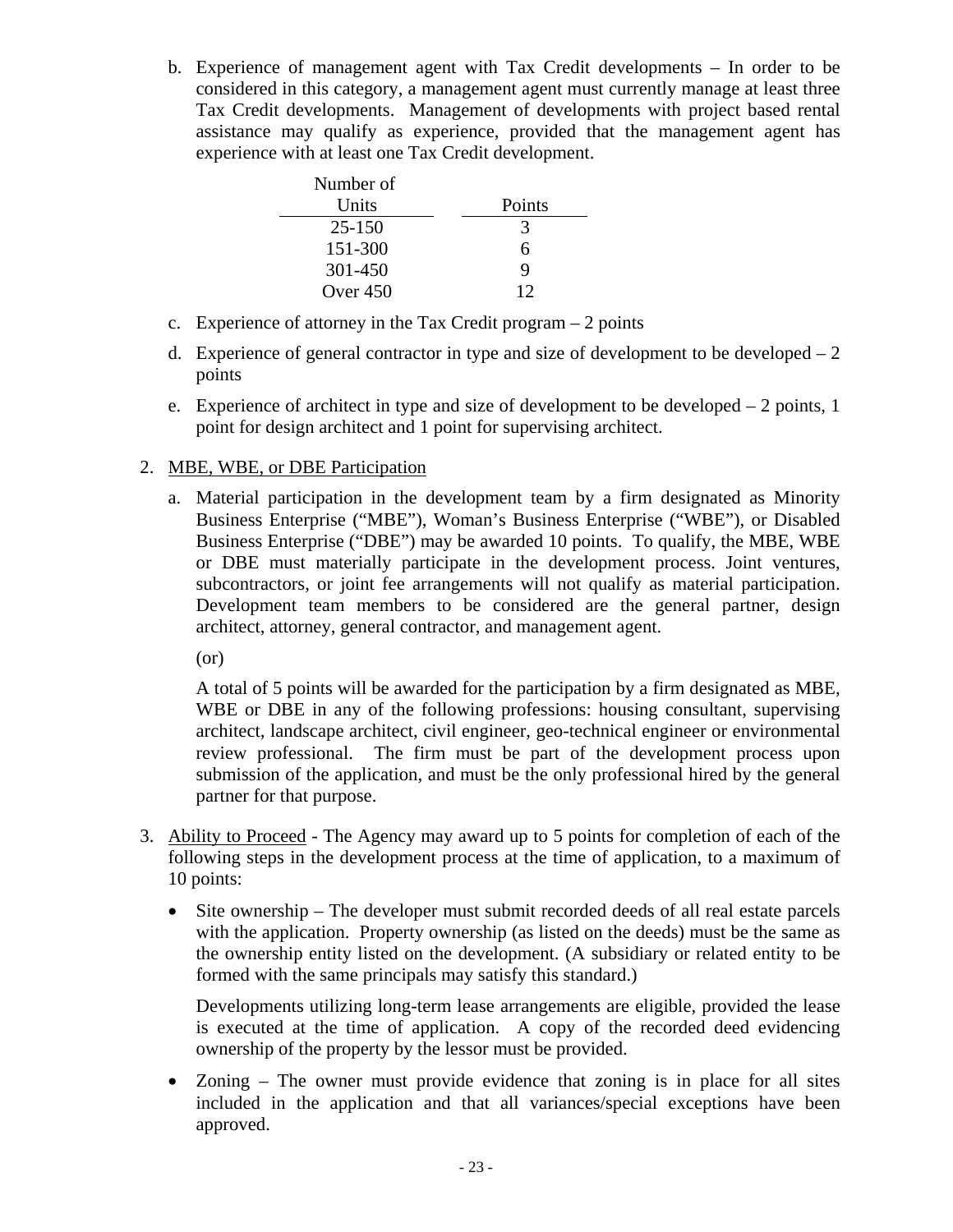- Site Plan Approval A letter from the appropriate local government (or opinion of city solicitor or experienced real estate counsel) that certifies the developer has satisfied the site planning process or that no further municipal approvals are required.
- Environmental Review Evidence is provided that an environmental review has been completed by an environmental review professional certified or licensed by federal, state, or local authorities. Submit a copy of the review or executive summary of the report and a certification that any issues raised in the environmental review have been addressed by the developer.
- 4. Noncompliance The Agency may deduct up to 10 points from the ranking score for proposals involving a general partner, developer, or related party that owns a managing or controlling interest in a Pennsylvania Tax Credit development or a management agent of such development that is consistently out of compliance with the tax credit program requirements or has unresolved IRS Form 8823 issues.

## **E. Financial Aspects of Development** *45 points*

1. Commitment of Soft Second Funds – The Agency may award up to 20 points for the commitment of funds that do not impact the ongoing operations of a development through the amortization of debt. Such financing, commonly referred to as "soft" secondary financing, may include permanent funding from state or local programs, nonprofit organizations, private foundations and/or federal programs. This category includes equity from historic tax credits and land and/or building donation (subject to verification by a current appraisal). Applications with a donation or a reduction in development related fees (i.e., tap-in, impact, recreational and/or other development rights by the local government unit/municipality) may also be included. The reduction must be measurable and based upon an existing fee schedule that applies to all developments.

Comparison will be made between total qualifying soft financing and total development costs, with possible points granted as follows:

| Percentage   | Points                      |
|--------------|-----------------------------|
| $1 - 10%$    | $\mathcal{D}_{\mathcal{L}}$ |
| $>10 - 25\%$ | 5                           |
| $>25-40%$    | 10                          |
| $>40-55\%$   | 15                          |
| $> 55\%$     | 20                          |

2. Commitment of Below Market Rate Interest Loans – The Agency may award up to 10 points for a commitment of permanent amortized debt with a below market interest rate. "Below market" is defined as a loan amortized at an interest rate which is at least 100 basis points below the applicable federal rate at the time of application and at the time of loan closing.